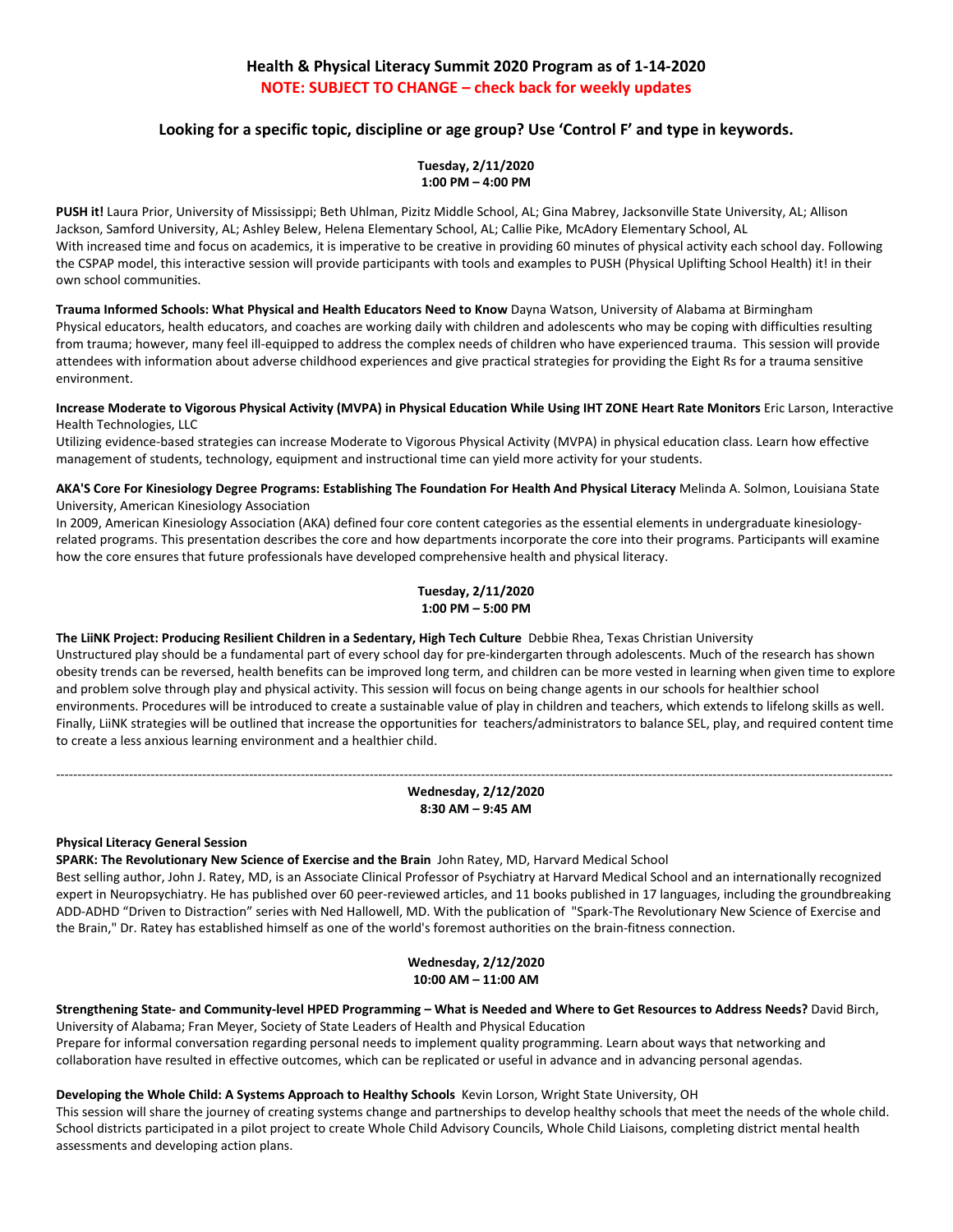#### **The Effect of Correct Toes in Female Athletes With Hallux Valgus: An Evaluation of Balance and Improved Function** Ryan Green, Southeastern Louisiana University, LA; Maitram Nguyen, Southeastern Louisiana University

Hallux valgus can affect pressure distributions and muscular imbalances of the foot that can negatively alter the overall posture, stability, and performance of an individual. Correct Toes is a non-surgical intervention that may have practical application in a variety of health, wellness, and sport performance settings.

**The Hook Up Culture of the American College Students and the Risky Behavior Involved** Deitra Wengert, Towson University, MD The college student of today practices a variety of behaviors that place them at risk for a variety of health issues. These will be investigated during this presentation.

**What Students Wish They Had Learned in College** Amanda Sullivan, University of Arkansas; Janet Forbess, University of Arkansas As PETE/HETE professionals, we hope we are preparing our students for successful careers. Is there more we could be teaching them? Hear what former students have to say about their preparation and current experience as a teacher.

**Brain Connections that Enhance Learning** Debbie Smith, Clemson University, SC; Gina Barton, Lander University, SC; Kym Kirby, Lander University, SC

The purpose of this presentation is to present information regarding brain research and its practical use through a variety of brain enhancing activities. This presentation will examine four categories of learning problems that lie in the child's lack of ability to track, cross the midline, maintain a rhythm, and balance.

**Pre-K Activities that Pump up the Brain** Erin Reilly, Auburn University Montgomery (AUM); Tiffany Higginbotham, Body Logic PT and Wellness; Angela Russell, AUM; Hayden Friesen, AUM; Tami Shelley, AUM; Laura Wildman, AUM

Learn great games, exercises, and activities for Pre-K. All the activities target brain development and sensory systems as well as develop health and skill related fitness. Great for Adapted, Pre-K, and Elementary Physical Education.

**DrumFIT Extraordinaire! The Integration of SEL Competencies & Funding** Mary Baumann, DrumFIT; David Appel, Jeff Wolfenden, Danielle Sherbo, DrumFIT

Drum with us and experience the benefits of cardio-drumming and modifiable lessons and techniques on DrumFIT's online curriculum platform. Learn the techniques of integrating SEL into every lesson and how to get funded for your program!

## **Games Games Games** Tim Taggart, Palos Sports

New games that meet State/National standards, are fun, keep medium and large groups moving through active play.

## **Why Doesn't Anybody Care About Health and Physed? Changing Culture One Student, Colleague, and Parent at a Time** Adam Mullis, Crayton Middle School, SC

Changing culture at your school can be difficult! Come and learn from an educator who has had success creating culture towards active lifestyle at his schools. The session will include strategies to increase buy-in from the community for Health and Physical Education. This session targets giving educators innovative ideas to help increase physical and health literate individuals.

# **Wednesday, 2/12/2020 11:15 AM – 12:15 PM**

**The Impact of Social Media on the Mental Health of Generation Z** Retta Evans, University of Alabama at Birmingham; Kathryn Jones, University of Alabama at Birmingham

Generation Z are multi-taskers who are constantly connected to digital devices and social media. Gen Z are more stressed about the future and more anxious and depressed as compared to other generations. Current literature suggests this population would benefit from targeted interventions focusing on reducing social media impact and promoting social and emotional intelligence.

**PEL + S4 = SEL or Physical Education Literacy + Standard 4 = Social and Emotional Learning** Katherine Hill, Retired, Louisiana State University; K-Lynn McKey, University of Louisiana at Lafayette

Cultural competency, emotional awareness, self-actualizing instruction, social and emotional literacy are more than buzz words. They are theories that create classrooms where students feel safe, welcome and able to be themselves. See how to implement activities that address and assess Standard 4 in your cutting-edge program.

#### **Leadership 101** Jim Hinerman, Eastern Kenturcky University

This session, targeted for future or young professionals, will reveal effective habits and the specific processes that would help direct individuals to become better organizational leaders.

#### **Paddlicious! - Striking Skills for Grades K-12** Brian Devore, OPEN Trainer

This activity session will focus on striking skills to use with students to align your curriculum from kindergarten through high school using a variety of games. Teachers of all grade levels will pick up tips, tricks, teaching methods, and games to allow students to explore and learn striking!

# **Small sided games=BIG RESULTS** Russ McHenry, Northern Guilford Middle School, NC

Learn innovative, non-traditional, small-sided games promoting skill development and strategic understanding while developing problem solving, teamwork, and cooperative skills. Experience student-tested, teacher approved instant activities that get students moving and actively engaged quickly, regardless of skill level. This high-energy session will get your students quickly moving with a purpose!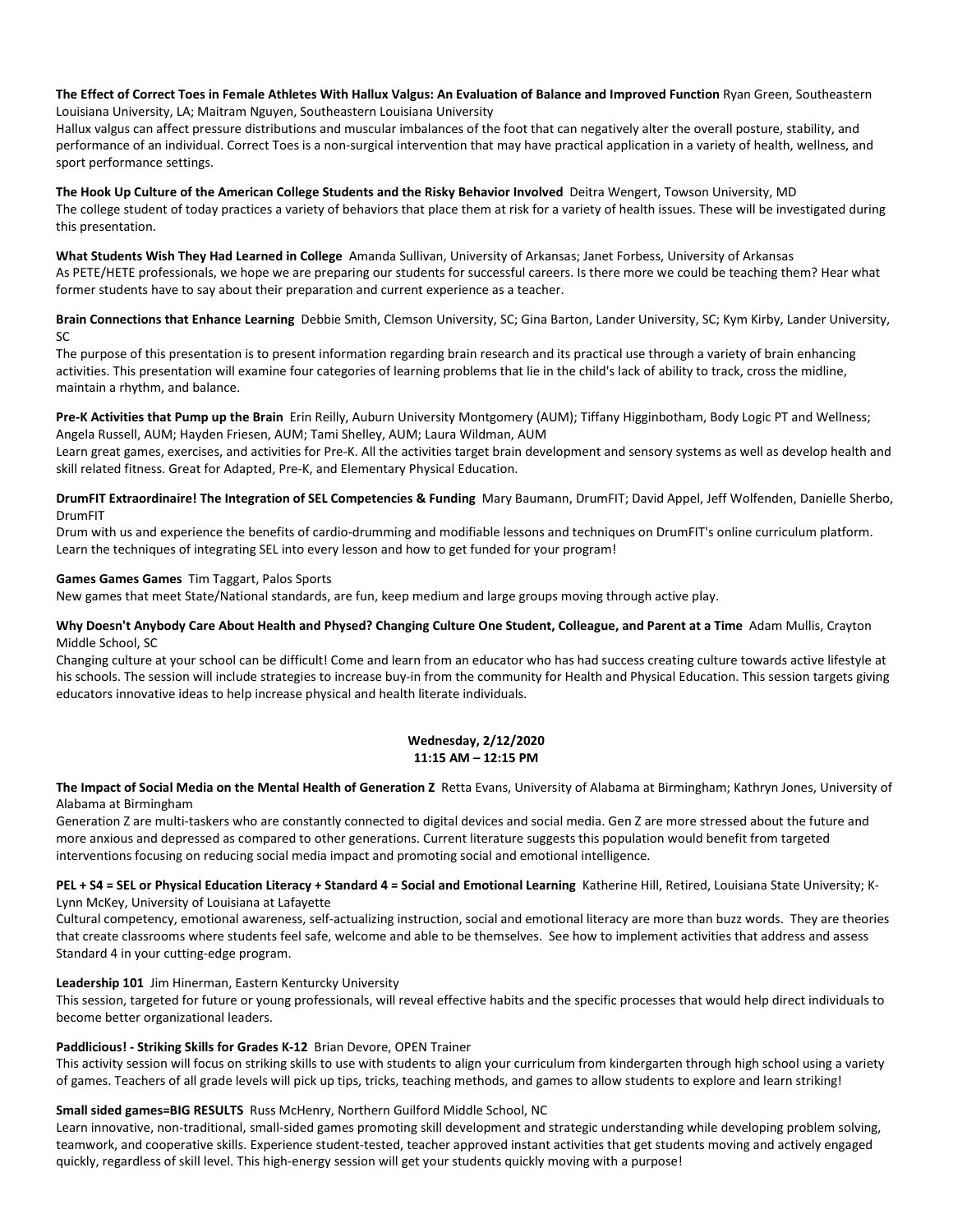#### **Ready. Set. Go SPARK!** Julie Frank, SPARK

Find out why SPARK is THE Most Researched Physical Education and Physical Activity Programs in the World! Evidence. Innovation. Impact. Learn how SPARK can positively impact your program today! Leave with SPARK strategies and lessons to improve your instruction and promote healthy and active lifestyles in children.

## **Using Heart Rate Sensors and Step Trackers aka Smart Physical Education: Assessment, Objective Grading and Individualizing Physical Education** Joe Gooden, Heart Zones, CA

Implementing heart rate sensors and smart movement trackers levels the playing field for your students. Using body worn sensors, both the teacher and the students become more engaged and motivated to move with effort measured effortlessly. This session emphasizes how to move using beats-per-minute and live bio-feedback from a heart rate sensor to connect the two - movement and heart health.

# **Wedneday 2/12/2020 12:30 PM – 1:30 PM**

## **Help! Eating Right and Enjoying Life the Baby Steps Way** Lee Renfroe, University of North Alabama

Proper nutrition is so vitally important to quantity and quality of life, yet many people feel confused and frustrated in understanding how to eat right and implementing an eating plan that they can live with and enjoy. This presentation will provide current nutritional information to eat right for life!

## **Can Different Playing Surfaces Influence Performance?** John David Johnson II, Kennesaw State University, GA; Michael Hales, Kennesaw State University, GA

Investigators studied the influence different sport field properties might have on muscular recruitment patterns and metabolic response during a series of running and agility drills. Findings indicate field mechanical properties influence muscle activation patterns. The field demonstrating the greatest magnitude of energy return produces the lowest sprint and agility course times.

# **Implementing Dance Literacy to meet National Dance Education Standards** Gayle Kassing, National Dance Society

Explore strategies for implementing Dance Literacy skills, arts, media and other literacies in high school dance courses. As part of 21st century education, these literacies support students for academic success in the classroom, prepare them for college and careers, and meet the National Dance Education Standards Framework.

## **Factors Influencing Health and Academic Achievement: The Role of Health Equity and Adverse Childhood Experiences** Sarah Lee, Centers for Disease Control; Melissa Fahrenbruch, Centers for Disease Control

This session will provide evidence-based information about the relationships between health and academic achievement in the role that health equity and ACEs plays in this relationship. Additionally, participants will engage in hands-on learning experiences to apply this knowledge to their professional practice.

# **Plyoga- Your Body Is Power** Thomas Ascough, PLYOGA

Fitness Anywhere. Modifiable for Any Age. Every Movement Plane. No Equipment. Formatted 4-Part interval training with fundamental Yoga as an active recovery.

## **A Look at the New Components Added to the National Standards for Initial Physical Education Teacher Certification** Sandra Sims, University of Alabama at Birmingham; Claire Mowling, University of Alabama at Birmingham

The responsibility of training teacher candidates to plan and implement developmentally appropriate learning experiences falls on the faculty in the Physical Education Teacher Education (PETE) program. The National Standards for Initial Physical Education Teacher Certification (2017) include four new components that PETE programs need to meet. This session will introduce the four new components and offer suggestions for meeting these new requirements for candidates.

**Dancing and Drumming to old Favorites and New Ones Too!** Bonnie Richardson, Baton Rouge Foreign Language Academic Immersion Magnet, LA; JiJi Jonas, Retired, East Baton Rouge Parish Schools, LA

This session will present old and new dances for the gym and/or classroom. Come learn/review traditional folk dances and teacher created dances that can be used for transitions or brain breaks. Applications for adding drumming will be taught with equipment that is in every class. Fun to do!

**Physical Education from Beginning to End: A Hodgepodge of Ideas that Transcend the Entire Class Period** Ginger Aaron-Brush, Pelham Oaks Elementary, AL; Cindy O'Brien, Hueytown Elementary School, AL; Jaime Giangrosso, Cahaba Elementary School, AL; Beth Uhlman, Pizitz Middle School, AL

The #QualityQuadSquad will share instant activities, closing techniques and everything in between (such as assessment strategies, skill development and technology tips) to enhance your elementary/middle physical education program. These strategies and techniques will help build energy and enthusiasm within your students while providing structure and routine within your class.

**The ABCs of Physical "Literacy"** Allison Angell, Roanoke County Schools, VA; Maria McKeown, Roanoke County Schools, VA; Elizabeth Strawn, Roanoke County Schools, VA

Do you have an administrator who wants you to incorporate other "CORE" subject areas into your Physical Education Classroom? It's as easy as ABC and 1-2-3. Learn different instructionally sound ways to incorporate reading, mathematics and almost any subject into your class without losing the physical aspects of "Physical" Education. Attendees will leave with at least 5 new lessons to use on Monday.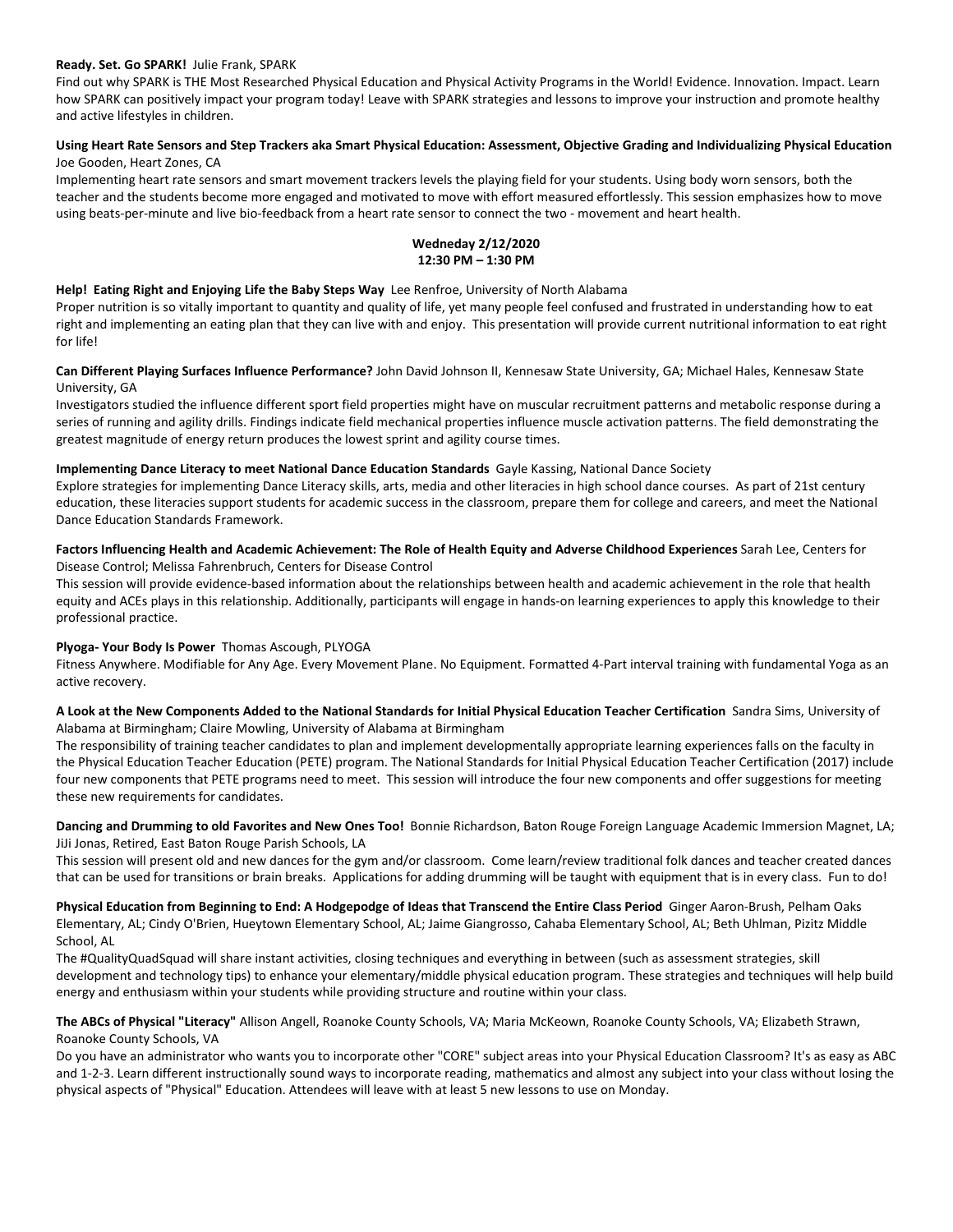**Going Beyond the Surface: Promoting Higher Order Thinking Skills** Kandice Porter, Kennesaw State University, GA; Monica Gerda, Kennesaw State University, GA

Health education teachers need to ask students the kinds of questions that facilitate higher order thinking. Teachers often struggle to plan for questioning that requires students to identify problems, create hypothesis, collect, analyze and synthesize health related information, and formulate valid conclusions on how to improve health behaviors. This presentation will demonstrate several methods for developing higher order thinking questioning skills for teachers implementing a skills-based approach.

# **Wednesday 2/12/2020 1:45 PM – 2:45 PM**

**Social Emotional Learning: Making Connections from Physical Education to CSPAP (Comprehensive School Physical Activity Program)** Shawn Ladda, Manhattan College, NY; Chandelle Schulte, Dream Charter School; Rob Saltares, Dream Charter School

Social Emotional Learning (SEL) is a major focus today in education. This session will review the Social Emotional Learning framework, give examples how physical education has included learning objectives associated with SEL since its beginning and provide connections to a Comprehensive School Physical Activity Program that further can develop SEL goals.

**Become Proactive in Support of LGBTQ Students and Athletes** Angela Smith-Nix, University of Arkansas; Leah Henry, University of Arkansas LGBT youth experience increased violence, victimization and harassment. Meeting the needs of the LGBTQ individuals is challenging, especially if uncertain as to how to meet those needs. Steps for being proactive in helping people understand the complexity of laws, responsibilities and humanitarian approaches to solve the challenges will be presented.

**Gearing Up for Success!** Kerri Lee, Zachary Elementary, LA; Katherine Pebworth, Lincoln Memorial Univeristy, TN; Kristi Romero, Westgate High School, LA

From start to finish let's talk job interviews and creating a successful first year. This session will discuss tips, tricks, and strategies to be a step above other applicants. Strategies from resume building, to job hunting, getting the interview, and dressing for the interview. Got the job? Great, now let's create a stress-free work environment. We can all benefit from learning these keys about being a successful teacher in any workplace.

**CDC Evidence-based Tools and Resources: Take Your Program to the Next Level** Melissa Fahrenbruch, Centers for Disease Control, Sarah Lee, Centers for Disease Control

Come learn about tools and resources easily available through CDC's Healthy Schools Program that can help school personnel, parents, and community groups take programs to the next level. The session will be very interactive, and participants will develop an action plan to implement the tools and resources.

# **Only From Gopher Games** Brad Williams, Gopher Sport

Gopher Sport will be leading participants through a workshop focused around two of our newest activities! We won't just be playing games though; we'll also be showcasing some great classroom management and skill development pieces you can implement in your class. Get ready to sweat, learn and have some fun!

**Program Reviews in Kinesiology: Evaluating Your Online Courses and Programs** Charity Bryan, Kennesaw State University, GA; Sandra Sims, University of Alabama at Birmingham

Online programs in higher education compete on three characteristics: quality, affordability, and accessibility. The session will provide an overview of the evaluation process and how the results were used to provide more effective learning experiences for students. The presenters will provide higher ed faculty with strategies for online program evaluation.

**Can I be A Champion for School Wellness?** Penny Edwards, National Center on Health, Physical Activity, & Disability (NCHPAD); Donna Hester, ASAHPERD; Donna Dunaway, HEAL; Sherri Huff, Birmingham City Schools; Connie Dacus, Retired, Alabama State University; Jonathan Thompson, Alabama State Department of Education; Alex Martinez, NCHPAD

Learn about a state-wide initiative in Alabama that combines CSPAP, inclusion and nutrition education in a very simple way. This process has helped schools identify champions in their schools, identify stakeholders, assess their school environment and implement their plans based on their assessment and the goals of the school around school wellness. This session will teach you the steps to get started in your own school, district and/or state.

# **Choreography for the Core!** Rebecca Collins, Georgia Southern University

Come for a fun-filled session of core workouts to music. Students will enjoy the benefits of a dance class, while engaging in the movements of the core. After reviewing the science of the core, learn to teach your students to choreograph their own workouts using music selections that simplify instruction.

# **Physical Literacy via PaddleZlam** Vicki Worrell, Emporia State University, KS

An exciting new way for students to enjoy activity. PaddleZlam combines Pickleball, Volleyball, and Kan Jam into a very unique interactive sport. Learn how striking a paddle can emphasize social/emotional skills.

## **Health Literacy: Using Infographics to Effect Students' Achievement and Attitudes Towards Helping Behaviors** David Berry, Saginaw Valley State University, MI

Health literacy is a person's ability to understand and act on health information. The use of graphics instead of text-heavy narratives often results in improved compliance with instructions and knowledge transfer/retention. This session examines how infographics can influence health literacy and attitudes toward helping behaviors (e.g., CPR and first aid).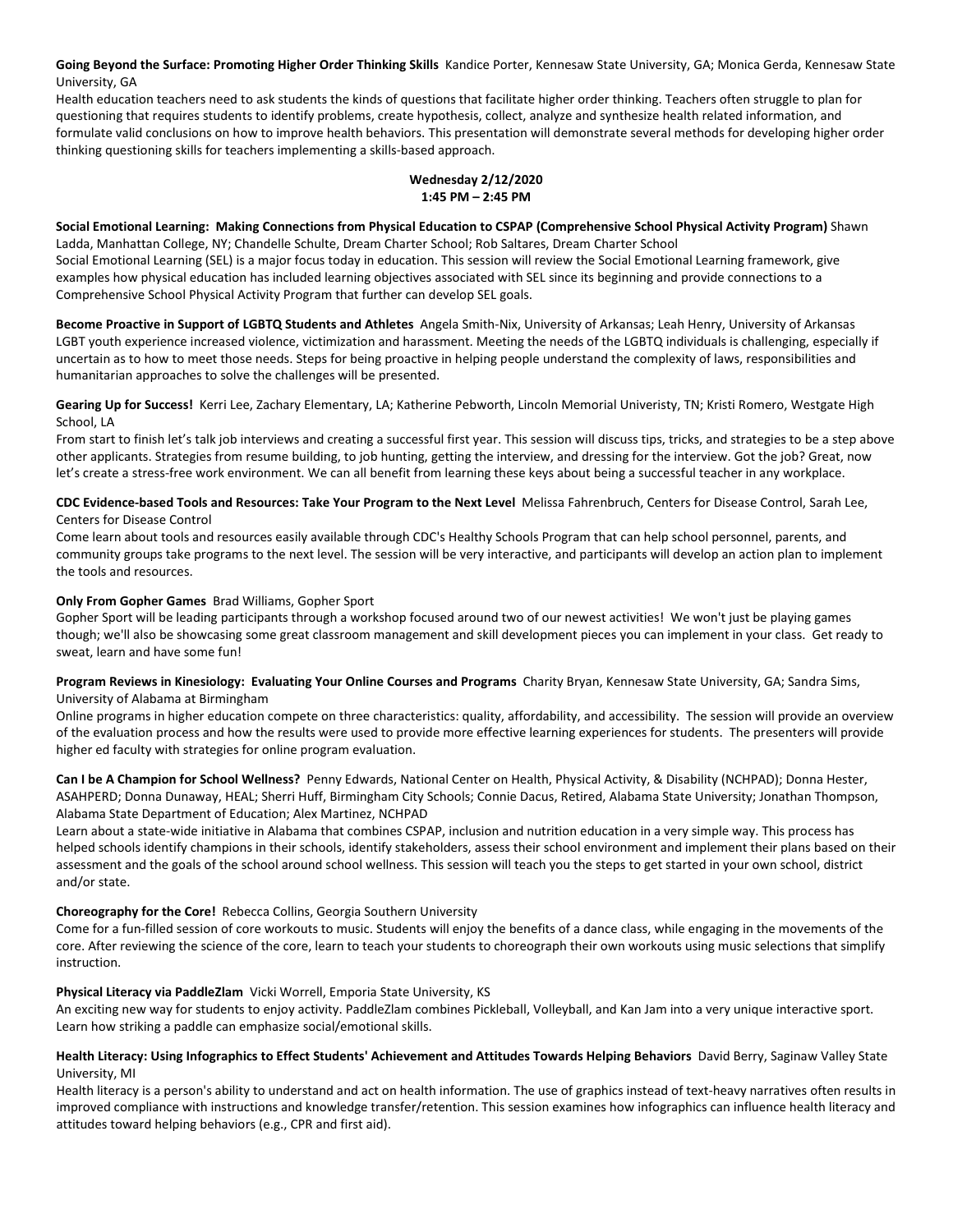## **Wednesday 2/12/2020 3:00 PM – 4:00 PM**

**Setting the Stage for Success** Monica Gerda, Kennesaw State University, GA; Mia Oberlton, Kennesaw State University, GA As educators, we all want our students to be successful. What can you do to help set the stage for success? How can you create an enhanced environment for learning? Join us as we discuss strategies you can use to improve motivation, positive emotions, and self-efficacy in the classroom. This interactive session will provide many techniques used to create a student-centered learning environment and ultimately successful students.

**Incorporating Communication-Intensive Components into Your Health Promotion Courses** Lisa Johnson, Louisiana State University Content of a Communication across the Curriculum course designed to enhance student written and spoken communication skills will be discussed. Examples of student presentations and papers demonstrating the development of their mock community-based intervention will be presented.

**Inclusion of Dance in a Comprehensive Physical Education Standards- based Program** Gladys Keeton, Retired, Texas Women's University A recent study showed a few U.S. teacher preparation programs provide sufficient coursework to help those teaching dance within a comprehensive physical education curriculum. New dance standards and other resources are available to help state and school district personnel.

## **Teaching Racket Skills in Limited Space** George Blessing, ADA Sports and Rackets

Teach racket skills without the need for courts or nets. Incorporate a variety of racket activities for students to experience and gain confidence in their ability to use rackets of all types in a multitude of activities. Experiences can be adapted to suit the novice or more confident student.

## **Buff, Brainy ad Behaved** Dave Spurlock, Kidsfit, SC

A 60-minute interactive session that details the brain-based science connecting movement to cognition and behavior. The PowerPoint presentation includes research summaries, testimonials from educators and students and practical applications. Attendees will also be given the Action Based Learning takeaway materials.

**Developing Effective Teacher Education: Lessons Learned from Teacher Socialization Theory** Kim Graber, University of Illinois at Urbana-Champaign; K. Andrew R. Richards, University of Illinois at Urbana-Champaign; Amelia Mays Woods, University of Illinois at Urbana-Champaign This session will explore the teacher socialization literature related to the development and effectiveness of teacher education. Participants will discuss how teacher education must change to more effectively educate future teachers who are committed to physical literacy and prepared to make a difference while navigating sociopolitical challenges such as marginalization.

**Dance for Students with Special Needs: Benefits and Modifications for All Populations** Mary Margaret, UAB Institute for Arts in Medicine This session will address ways to incorporate coordination, strength, control, balance, and flexibility for students with special needs. This active session begins with a warm up in a chair and evolves to standing and moving across the floor. Many dance styles, including ballet, modern, jazz, African, and social dancing, can be included in this class.

**Engaging Students in Activities to Increase Fitness Levels and Nutrition Knowledge** Ginger Aaron-Brush, Pelham Oaks Elementary, AL; Cindy O'Brien, Hueytown Elementary, AL; Jaime Giangrosso, Cahaba Elementary, AL; Chris Reeves, Warrior Elementary, AL Looking for ways to engage students in activities that will enhance their fitness levels and knowledge of physical activity and nutrition at the same time? Attend this session to learn about the HEAL Alabama® Game System; add it to your curriculum to meet national and state standards.

**Grade-Level Outcomes: Transferrable Skills During Middle School Invasion Sports** Anthony Smith, Charleston South University, SC Transferrable skills in team sports can provide opportunities for all students to shine. Non-traditional team sports may place all students on a more even playing field to start the unit. This session provides a 6-step developmental program for all ages and levels.

#### **Integrating Physical Education into a Minority Male STEM program** Tamika Bradley, Jackson State University, MS

This presentation shares the holistic approach utilized to enhance student development through the integration of physical activity and play within a minority male STEM engagement program. A review of the programmatic design is presented with emphasis on the benefits of physical activity and the implications of its integration in program outcomes.

# **Wednesday 2/12/2020 4:15 – 5:15 PM**

#### **Improving the Life of Special Needs Individuals through the Power of Dance** Kerrie Benson, Dance Without Limits

Dance Without Limits (DWL) strives to provide professional dance instruction to all special needs individuals regardless of their disability. All dancers participate to their maximum potential. Wheelchairs are forgotten, tight muscles are stretched, social skills and confidence are enhanced, and no speech is needed in dance. It is truly an art form that we believe EVERYONE can participate in!

**Health Behavior Theory in Health Education** Sarah Benes, Merrimack College, MA; Holly Alperin, University of New Hampshire This session focuses on providing foundational understanding of how a skills-based approach to health education is supported by health behavior theory and how we can use theory to enhance practice. This interactive session will provide resources and strategies you can use right away.

**Barriers to College-Aged African Americans' Participation in Outdoor Recreation in the South** Todd Davis, Delta State University, MS Quantitative and Qualitative data are presented from a 2018 study suggesting college-aged African American students in Mississippi are less likely to participate in outdoor recreational activities as LTPA due to three emergent themes: (1) lack of competence, skills, knowledge, and education, (2) cultural and social separation and underrepresentation, and (3) societal and economical concerns and challenges.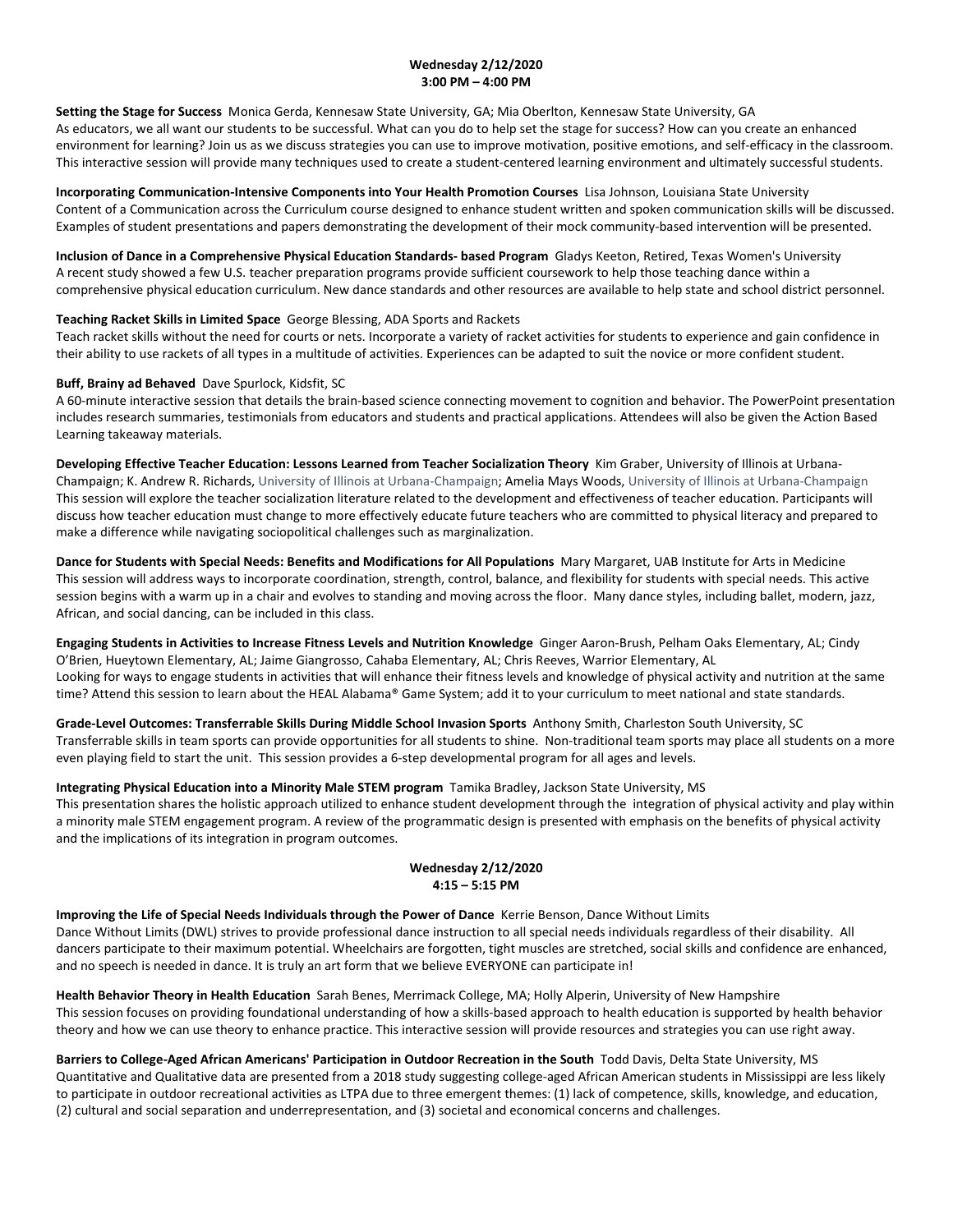## **Where Do We Go From Here?** Tom Coates, North Greenville University, SC

In 2010 the Julian Smith Award Lecture issued a challenge to physical educators regarding the state of outdoor education/recreation as part of the physical education curriculum in America. Now, almost ten years later, the same challenge exists, and it will be dependent upon future professionals to address this challenge if today's youth are to realize the benefits of educational experiences in the out-of-doors.

**What is the Strength of Your Leadership Capacity?** Fran Meyer, National Dance Society, State Society of Leaders in Health & Physical Education; Tarin Hampton, Norfolk State University

Strong leadership is critical to the success or failure of a project or program. Do others view you as a person to head-up task? How can you be intentional in your growth along the leadership continuum?

## **AIM 4 PIE: Academics In Motion 4 Physical Intensity Everyday** Carol Cranford, AIM 4 PIE, Retired, Arab City Schools, AL

This session will give teachers a dynamic new way to provide students movement opportunities during academic tasks. Team members must work together and physically move to find letters to build words. It is a reading manipulative that engages large muscle groups while students are totally focused on the academic content.

**Strategies for Planning, Implementing, and Analyzing Students' Academic Language Use** Claire Mowling, University of Alabama at Birmingham; Ellen Martin, Columbus State University, GA

The presentation will: (1) introduce Teaching Games for Understanding as a problem-based model for eliciting academic language (AL) use in students; (2) suggest strategies for capturing student use of AL during problem solving tasks; and (3) provide strategies for analyzing/reporting AL use and content learning for students with varied needs.

## **The Kinesthetic Learner** Karen Saffles-Slater, Bradley County Schools, TN

This session will give ideas on how to incorporate physical activity into the classroom. Some activities will reinforce academics and others will be 2- 3 minutes of how a teacher can keep the kids engaged by moving.

**Moving through SEL: A Platform for Fostering Social and Emotional Learning** Carol Ciotto, Central CT State Unveristy; Ellen Benham, Central Connecticut State University

Do you strive to create a healthy, fun environment for your students to learn? In this session, participants will deepen their understanding of Social and Emotional Learning (SEL) by embracing the integration of SEL competencies through movement. Engage in hands-on activities and collaborate in small groups to learn the foundational skills of SEL and gain skills to implement immediately into the health and physical education classroom settings.

## **Technology and K-12 Physical Education ~ An Engaging Combination** Lynn Johnson, Plymouth State University, NH

Technology can be used in Physical Education to engage students in physical activity. This session will give participants the opportunity to experience ways in which Apps and other software can be used to engage and motivate students in K-12 physical education. This is a participation session so come ready to move!

---------------------------------------------------------------------------------------------------------------------------------------------------------------------------------------------------

# **Thursday, 2/13/2020 8:30 AM – 9:45 AM**

**Health Literacy General Session: Finding a Friend in Fear and Failure – Lessons from a Derby Girl** Melanie Lynch, OPEN Trainer, North Allegheny Intermediate High School, VA; SHAPE America 2016 Health Education Teacher of the Year

A motivational journey about how fear and failure derail us from being the best people and teachers that we are meant to be. Only when we collaborate with fear and embrace failure, can we reach our fullest potential and help us teach our students to do the same.

# **Thursday, 2/13/2020 10:00 AM – 11:00 AM**

**Raising Self-Esteem through Creative Fitness Activities** Suzanne Stone, Skillastics Physical Activity Specialist This session steps outside the box of traditional fitness activities. It provides innovative ideas that demonstrate movement while raising selfesteem. These fun activities are non-competitive, appropriate for all ages and abilities, and can be taught in limited amounts of space. Prepare to have fun in this one-of-a-kind workshop!

**The Real Deal** Tecca Kilmer, Turkey Creek Middle School, FL

This session is for future professionals and first year teachers. It is designed to help them understand some situations that may come up in teaching that they may not expect or anticipate and how to navigate those situations.

**Preparing Health Education Students in the Whole School, Whole Community and Whole Child Model: Providing College Experiences that Prepare Health Education Students for the Real World** Deitra Wengert, Towson University, MD; Michelle Jancewski, Towson University, MD An innovative strategy that will be examined is the organization of a capstone course which provides the students with the opportunity to utilize prior learning in health education within the Whole School, Whole Community, Whole Child Model to plan, implement and evaluate a variety of health fairs.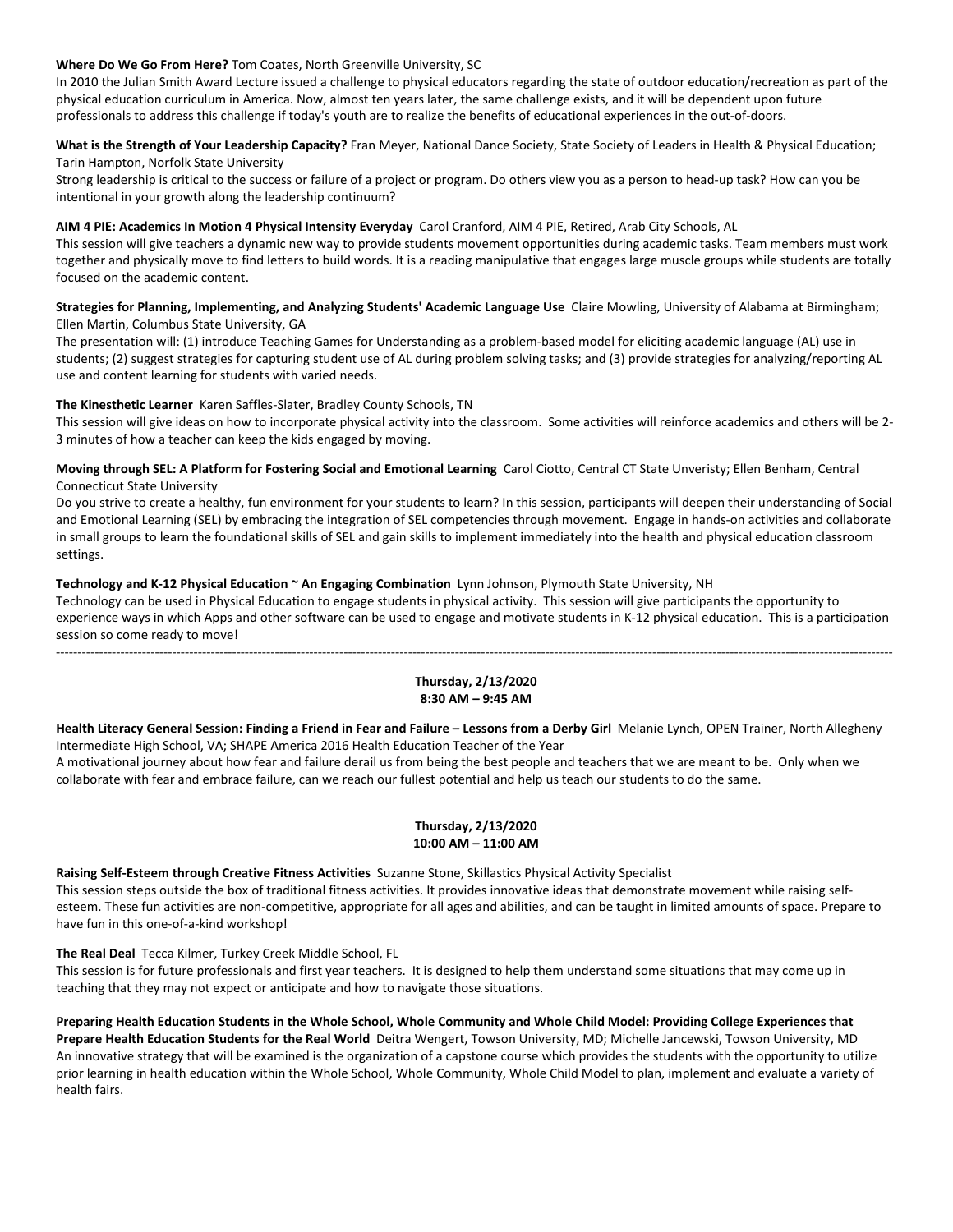#### **Not all SEL Programs are Created Equal: Choose Wisely** Debbie Rhea, Texas Christian University

This session will highlight characteristics necessary to distinguish the most effective SEL programs offered. Best practices will be shared, as well as ideas and examples for incorporating specific SEL programs into your own curriculum, evaluation, and staff training. Participants will walk away having engaged in meaningful activities and with practical tools and resources for incorporating and/or strengthening SEL in your schools.

## **Promoting a Healthier Community through Physical Education** Laura Hudson, Cleveland City Schools, TN; Mindy Kiser, George R. Stuart Elementary School, TN

Attendees will gain ideas to incorporate families and community partners into physical education and promote a healthier community. This session will focus on how Cleveland City Schools uses community resources to foster a community approach to educating our families.

## **Comparative Case Study of Traditional and Alternative Physical Education Student Teaching Experience** Tamika Bradley, Jackson State University, MS

Teacher educator preparation programs nationally are utilizing innovative measures to ensure that teacher candidates are highly qualified and classroom-ready on the first day that they enter the profession. This presentation shares data from a comparison of an innovative method to the traditional student teaching experience at a select institution.

# **Physical Education Style Hula** Kalie McKinley, Cane Run Elementary, KY

Do you want to add some aloha to your dance unit? Kaholo yourself into this session to learn hula steps with arm gestures to two hulas. Come be fully present in moving your hips while increasing your health-related fitness levels. Ready-to-implement lesson plans and assessments will be provided.

## **DRUMTASTIC Fit to Learn, Fit for Life** Carrie Ekins, Drums Alive; Dean Owens, Drums Alive

Provide a powerful, multifaceted brain & body experience that combines drumming, rhythm, movement and cognitive applications that promotes STEM concepts using health, fitness and wellness protocols and exercises while addressing Social Emotional Learning, National Standards for Physical Education (NASPC), Music Education, Depth of Knowledge (DOK) content areas, and inclusion strategies.

**Physical Literacy and the Kinesthetic Classroom** Brian Culp, Kennesaw State University, GA; Kandice Porter, Kennesaw State University, GA; Mia Oberlton, Kennesaw State University, GA

The use of kinesthetic movement in the classroom towards improving health and educational outcomes has been a topic of discourse for the past 20 years. This presentation will detail how faculty have utilized a kinesthetic classroom to develop a community of learners focused on combating health disparities.

## **Thursday 2/13/2020 11:15 AM – 12:15 PM**

**Dance for All: Presenting the Dance Education Standards Framework** Gladys Keeton, National Dance Society; Gayle Kassing, National Dance Society

The National Dance Society Dance Education Standards Framework communicates dance processes, performances, products, and values in the arts and physical education curricula. The standards have been developed to support the whole child and 21st century skills for every child learning dance.

# **A Systematic Approach to Meeting CAEP/SHAPE America SPA Standard 3.e** Lynn Johnson, Plymouth State University, NH

This presentation will provide an example of a PETE Program's systematic approach to meeting CAEP/SHAPE America Standards that relate to technology. The programs 4-year technology curriculum map will be presented. Assignment descriptions, rubrics, and examples will be provided. Discussion and sharing will be encouraged.

# **Lakeshore to Tokyo 2020** Jennifer Chandler Stevenson, Lakeshore Foundation, AL

Lakeshore Foundation is the High Performance Management Organization and training facility for USA Wheelchair Rugby (USAWR). USAWR is poised to reclaim the gold medal at the 2020 Tokyo Paralympic Games. This session explains Lakeshore's role in the journey to Tokyo for athletes and spectators alike.

## **Standing Strong: Scaffolding Healthy Foundations fhrough Project Based Learning** Monica Gerda, Kennesaw State University, GA; Mia Oberlton, Kennesaw State University, GA

Project Based Learning and scaffolding are highly effective teaching methods used in health education. Join us as we discuss The Healthy Living Project, a semester-long scaffolding project in a college wellness course. Presenters will explore how this tool creates an opportunity for successful adoption of healthy lifestyle behaviors and various ways it can be modified to meet classroom needs.

#### **Air Squares Game - Come Play!** Greg Griffin, Air Squares

Air Squares is a portable, durable and adjustable adaptation of the popular elevated nine squares game. We will be setting up our game to allow participants to experience the game in action, as well as its durability and versatility.

## **HEAL Alabama®- A Physical Activity and Nutrition-Based Curriculum** Donna Dunaway, HEAL Alabama; Donna Hester, ASAHPERD; Cristina Saunders HEAL Alabama

Healthy Eating Active Living (HEAL Alabama®) is a childhood disease prevention program focusing on exercise (fitness) that is monitored, safe and effective combined with nutrition education within the physical education program. An overview of the program's curriculum as well as data showing proven results will be shared.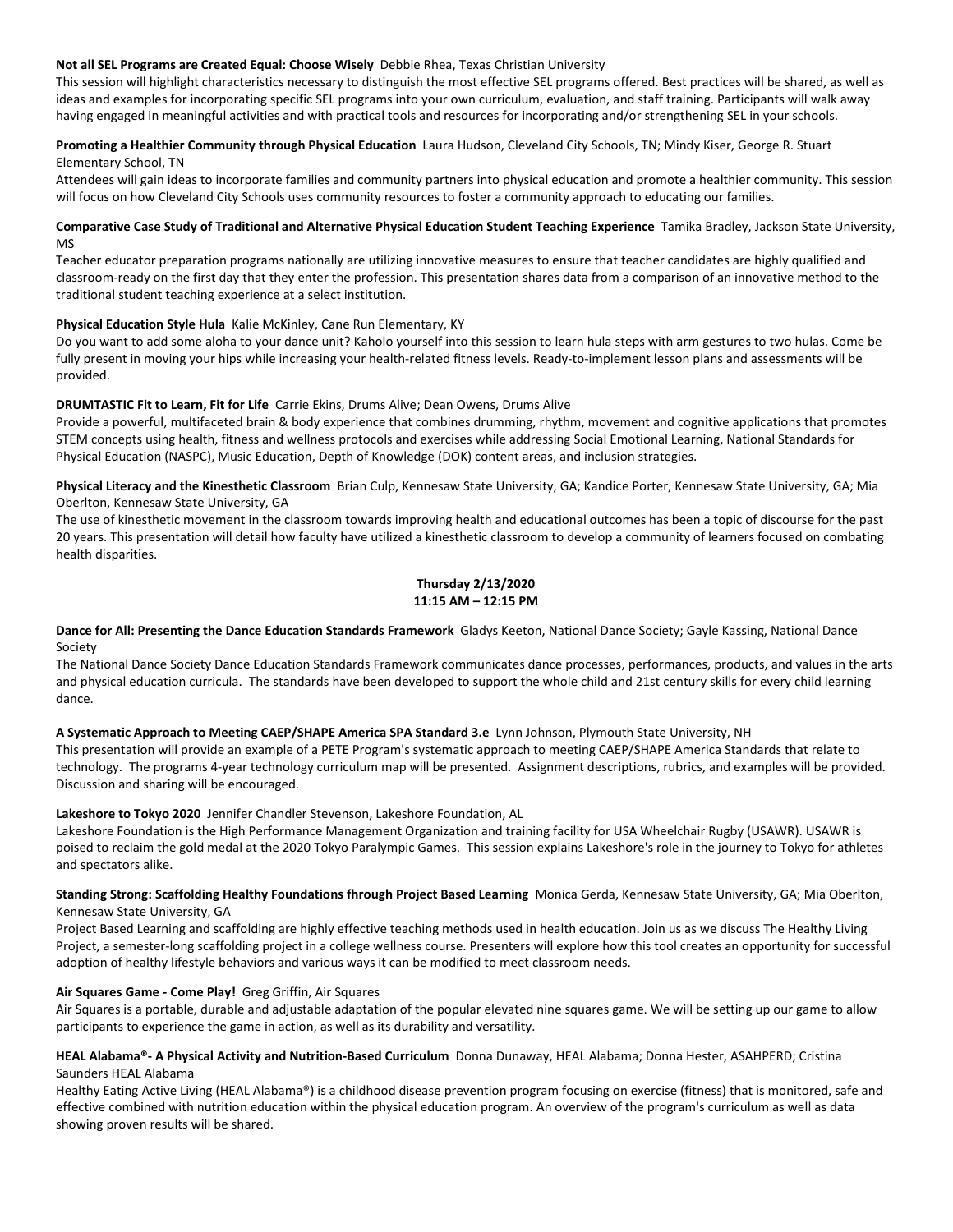#### **PBL in Physical Education** Danielle Mason, Auburn City Schools

How you can incorporate Project Based Learning in your Physical Education classroom. Moving away from sports and toward more fitness for life.

#### **Get Active in Pre-K!** Caliste Chong, Alabama Partnership for Children

Teachers and staff can positively impact the health of young children in pre-k when they create an environment that nurtures physical development and allows plenty of time for active play. This workshop will provide an overview of developmentally appropriate best practices and several activities to support healthy and active preschool classrooms.

#### **Teaching Responsibility through Team Building Activities** Christina Courtney, University Laboratory School, LA

In an ever-changing society teaching children personal and social responsibility is even more important. Join me for a large variety of team building activities that will teach students how to work with others, problem solve, and critically think in order to find successes in the process not the product.

#### **Using Technology for Engagement In and Out of the Gym** Richard Jowers, University of Alabama

Several forms of digital application to utilize in the gym will be presented/demonstrated including using the Nike run App or using Kahoot during sport education/TGFU lessons. The presentation will include using free cellphone applications and YouTube.

#### **Challenging Autism with Exercise** David Geslak, Exercise Connection, IL

Exercise is one of the most under-utilized treatments for those with autism. Research shows exercise can increase attention span, reduce stress, enhance language development, and reduce stereotypical behaviors. You will learn how to use evidence-based strategies, created structured protocols and interduce exercises that will make a difference.

#### **Thursday 2/13/2020 12:30 PM – 1:30 PM**

**Let's Have Fun in Health Class Today** Melanie Lynch, North Allegheny Intermediate High School/OPEN National Trainer Interactive skills-based health education is a crucial part of any fun and effective health class. This session will provide participants with lessons and activities that will facilitate them to effectively create an energized health class appropriate for all students. Special attention will be paid to assessments, differentiated lessons and literacy strategies. These student-approved lessons and activities will breathe new life into any health class.

**From Tennis Shoes to Ties: Professional Development and Preparation for College Students** Donna Kanary, Virginia State University; Brandon Kimble, Leslie Crocker, Donovan Smalls, Sydnee Brown, Kennedy Presson, Vydel Travis, and Que'Shawn Rozier, Virginia State University Students will discuss their professional preparation for field placement and practicum experiences with NASCAR, the Richmond Flying Squirrels, recreation and health agencies, school divisions, businesses, and professional sport organizations. The Annual Sport Management Symposium and networking has helped current students and alumni to secure internships, jobs, and other opportunities in diverse professional and collegiate sport environments.

**Basic Principles of Beginning Kinesiology; High School and Beyond** Jamie Gilbert, Athens State University; William Davis, Athens State University Newly revised standards require high school students from grades 9-12 to meet the Beginning Kinesiology standards for high school graduation in the state of Alabama. This session discusses strategies for high school teachers to meet the Beginning Kinesiology standards in their classroom. This session is relevant and applicable for teachers and teacher educators from anywhere in the United States.

**Power Ballet: The Beauty of Triple Jump** Clarissa Johnson, McKinley High School, LA A detailed progression of coaching triple jump for athletes of all ages. Techniques that creates efficiency in movement.

**The Co-teaching Model: Are you Part of a Team When you Teach?** Alysia Jenkins, Middle Tennessee State University; Tina Hall, Middle Tennessee State University

Team-teaching is often a "divide and conquer" method for K-12 teachers rather than a combined effort to best deliver content. Learn the six strategies of the co-teaching model to utilize each teacher's strengths to match content and students' needs. Co-teaching can be used by K-12 teachers who share space and classes. PETE faculty can easily implement the model in courses as well.

**The Importance of Using Health and Physical Literacy to Influence Effective Policy** Lauren Loucks, University of Central Oklahoma; Sunshine Cowan, LaNita Wright, Amy Townsend, Debra Traywick, University of Central Oklahoma

This presentation aims to explore ways in which health and physical literacy can be used to educate parents, administrators, and community members to support policies that promote best practices in our field. Join the conversation to share what you are doing or to gain support in advocating for our profession.

**Fab, Fun, and Focused: Simple Activities Focused on Enhancing and Challenging Students' Fitness** Beth Uhlman, Pizitz Middle School, AL; Ginger Aaron-Brush, Pelham Oaks Elementary, AL; Jaime Giangrosso, Cahaba Elementary, AL; Cindy O'Brien, Hueytown Elementary, AL Want to increase fitness levels for your elementary and middle school students? Join the #QualityQuadSquad for a fun, fast-paced session filled with standards-based activities to add fuel to your program. These activities will improve cardiovascular endurance and muscular strength in a nonchallenging environment and will have students asking for more.

**Most Valuable Pineapples** Carol Smith, Elon University, NC; Tecca Kilmer, Turkey Creek Middle School, FL; Sue Sutherland, The Ohio State University, Anne Wiggin, Retired, NC

Pineapples are an expression of welcome and symbolize assets we appreciate in our family and home; friendship, hospitality and warmth. This session, presented by members of the Southern District family (TOY and Recreation POY), include (debriefed) activities to gain skills for your classroom to enhance your students' experiences while learning.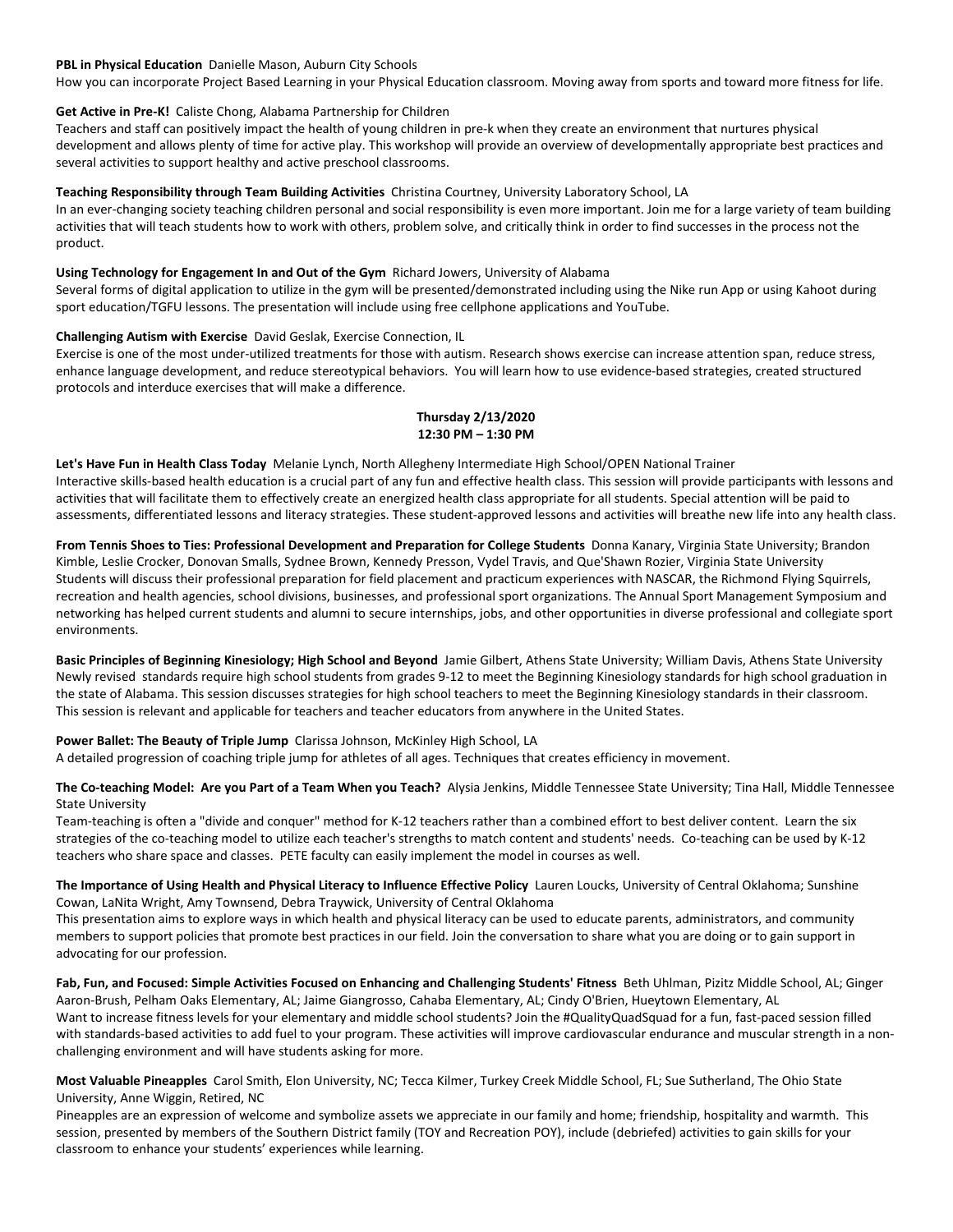#### **Ready? Set. Go! " Fitness for ALL** Joanna Faerber, EatMoveGrow; Christina Courtney, University Laboratory School, LA

Lace up those sneakers because this will be an active participation session you don't want to miss! We will showcase new activities; fun fitness ideas and unique instructional routines designed to maximize skill development and increase MVPA to the MAX. Our session will address the Essential Components of Physical Education by presenting kid-tested activities. It will be an educational experience that meets your students' physical, mental and social needs, brilliantly disguised as fun!

#### **Three Ways to Look at Adapted PE** Robert Sinibaldi, Retired, Pinellas County Schools, FL

Knowing the 3 ways to look at adapted physical education will enable teachers to best choose activities, develop comprehensive curriculums, and create lesson plans for their students with special needs. The differences between adaptations, modifications, and alternative settings will be delineated and how to choose which best fits each situation.

## **Thursday 2/13/2020 1:45 PM – 2:45 PM**

**Stick Mobility** Jesse Douglas, EW Motion Therapy; Amanda Krumrie, EW Motion Therapy This will be an activity session teaching mobility progression that can be done with a dowel or PVC pipe.

#### **Linking Literacy to Learning in Health Education** Marcia Berke, Northern Illinois University

Students taking a health education course need to read and comprehend information in a variety of formats. For many students, especially struggling readers, these challenges can deter reading. In this session, examples of trade books for use in a health education curriculum will be discussed along with activities and pedagogical strategies to promote active learning and increase students' health knowledge, and literacy skills.

#### **Differentiation in the Physical and Sporting Learning Environment – Examples Based on the Experiences of a British Physical Educator** Jamie Brunsdon, University of Alabama

For all educators, the use of differentiation through their situated learning environment can act as a powerful tool towards supporting and challenging all student learners. As such, the presenter will provide/discuss a series of differentiation teaching strategies which educators can use to empower their students' learning experiences.

## **Overcoming Adversity In Athletics and Life** Timothy Alexander, University of Alabama at Birmingham

Timothy Alexander fulfilled his dream to play college football by signing a scholarship to become the first paraplegic player in D1 history. Timothy is now the Director of Character Development for the UAB Blazers football team and was integral to bringing the football program back to UAB in 2017. Come hear his inspirational message of overcoming adversity in athletics and life.

## **Updating your Toolbox! Implementing a Skills-Based Approach in Health Education** Kandice Porter, Kennesaw State University, GA; Monica Gerda, Kennesaw State University, GA

National and Georgia Performance Standards have been promoting a skills-based approach for years. Many HPE teachers still need ideas on how to facilitate learning experiences that engage students, support functional health knowledge and health skill acquisition, foster active learning, and provide opportunities for self-reflection, internalization, and personalization of learning.

## **Academic Language: Improving PETE Candidates' Preparation** Sandra Sims, University of Alabama at Birmingham; Charity Bryan, Kennesaw State University, GA

One of the most pressing issues in Physical Education Teacher Education (PETE) is preparing candidates to pass edTPA. One specific area of concern is the ability of the candidate to plan learning tasks for their students to demonstrate the use of academic language which is now required of all teachers no matter their discipline. This session will address strategies to target this area of concern.

**Exploring Various Forms of Assessment** Carol Ciotto, Central Connecticut State Unveristy; Ellen Benham, Central Connecticut State University This session is designed to give participants information about the purpose of effectively using different types of assessments that balance quality measurement and practicality, e.g. embedded assignments, pre & post assessments, portfolios, and using rubrics. Assessment concepts and characteristics of authentic assessment in K-12 physical education will be also presented.

**Small Sided...BIG Results!** Laura Prior, University of Mississippi; Beth Uhlman, Vestavia Hills City Schools, AL; Allison Jackson, Samford University, AL

Small sided leads to big results! Come experience the fun and appropriateness of small-sided lead up games that will ensure a successful sports unit for your middle schoolers and can be modified for elementary and high school. Intermixed within this session will be high intensity fitness activities where exercise is hidden in the fun!

## **Autism: Oh the Possibilities in Physical Education** Joann Judge, The University of Southern Mississippi; Kristen Morgan, The University of Southern Mississippi

This presentation will provide a brief overview of autism spectrum disorder, acknowledge the roles and responsibilities of the physical education teacher, identify evidence-based practices, and provide participants with an array of innovative ideas and instructional strategies to support students with autism.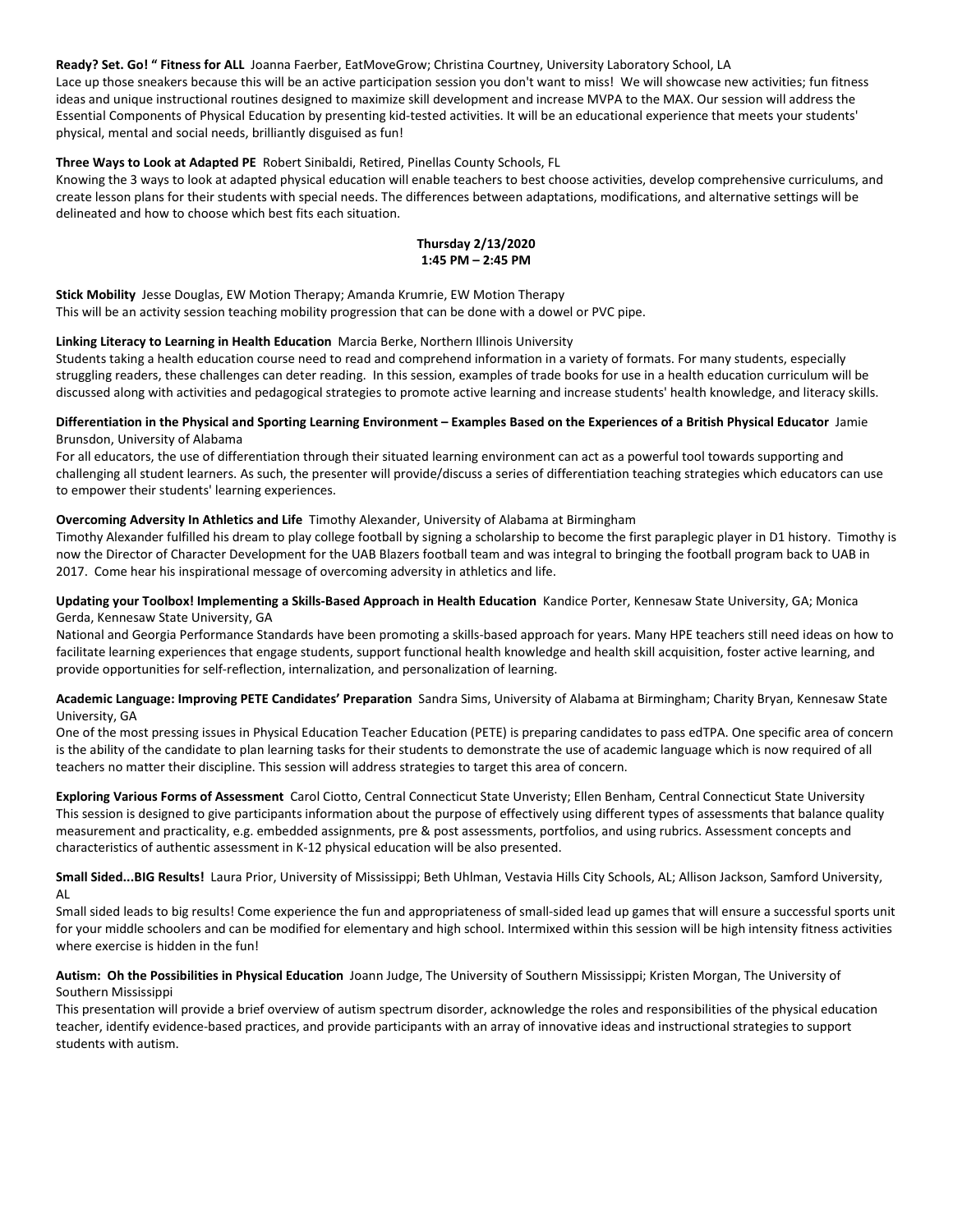#### **Thursday 2/13/2020 3:00 PM – 4:00 PM**

# **Promoting Telehealth for Individuals with Disabilities Through the MENTOR Program** Teneasha Washington, University of Alabama at Birmingham

This presentation will be focused on the development and implementation of the Mindfulness, Exercise and Nutrition To Optimize Recovery and Resilience (MENTOR) program. This program is a tele-health program that focuses on the following health domains: physical health (Body), mental health (Mind) and emotional health (Spirit).

# **Enhancing Leadership Skills Through Experience and Practice** Milton Wilder, Retired, Delta State University, MS; Andrew Lewis, College of Charleston, SC

This presentation, specifically designed for young professionals, will identify and give situational examples of four basic types of leaders. Generic and specific activities that provide opportunities to develop leadership skills and the importance of involvement in various levels of opportunities combined with mentoring by experienced leaders will be included.

# **Discover Inclusive Wellness** Penny Edwards, National Center on Health, Physical Activity, & Disability (NCHPAD); Allison Tubbs, NCHPAD; Alex Martinez, NCHPAD

The goal of Discover Inclusive Wellness is to promote the inclusion of children and youth with disabilities in school physical activity programs and to have a wellness policy that includes language that will ensure children with disabilities are not excluded. Come learn about six key concepts and tools and tips to consider when developing, implementing and evaluating the school wellness policies and CSPAP within your school and/or district.

# **Lionettes on the Move: Effects of a Progressive Running Program on Female Youth** Ryan Green, Southeastern Louisiana University, LA; Holly Kihm, Southeastern Louisiana University

Seven female youth participated in a 14-week progressive running program facilitated by multiple university departments. This interprofessional work focused on running form, strength, and nutrition exercises during the weekly intervention sessions. Participants had an increase in steps, distance covered, and attitude toward physical activity.

# **Simulated Aquatic Recreation** Kalie McKinley, Cane Run Elementary, LA

Would you like to share your passion of aquatic recreation with your students, but don't know how? Come learn how to simulate stand-up paddle boarding, surfing, and kayaking in the physical education setting without a water source through activity specific health-related fitness workouts and skill development progression.

## **ACE: Creating a Climate of Accountability, Community, and Engagement in the College Classroom** Janet Forbess, University of Arkansas; Amanda Sullivan, University of Arkansas

Foster a community of learners through active engagement in a welcoming and safe environment while also maintaining accountability. Examples of activities will be presented.

# **Movement and Learning Connection** Tami Shelley, Auburn University Montgomery, AL

This presentation will provide current research concerning the link between movement and learning. It will also provide suggested activities for various age levels to promote learning and productivity.

# **Pilates for Cross-Training** Mary Margaret Scalici, UAB Institute for Arts in Medicine (AIM)

Pilates involves decompressing and aligning the spine, creating balance, ensuring freedom of movement for the entire body. With today's intense training regimens, the ten basic Pilates mat exercises are an effective way to incorporate cross-training for all athletes. This session will benefit athletes, dancers, and students in physical education programs.

# **Bringing Lacrosse to your Field** Christina Courtney, University Laboratory School, LA

With an increase in the popularity of LAX in the United States, come learn how to build interest, increase confidence and incorporate developmentally appropriate skill practice and activities into LAX units for elementary through secondary students. OPEN your field up to something new.

# **Social Justice in Health Education** Sarah Benes, Merrimack College, MA; Holly Alperin, University of New Hampshire

This session focuses on introducing participants to fundamental concepts related to social justice. This interactive workshop will help set a foundation for addressing social justice in health education practice and provide suggestions for continuing professional and personal growth.

# **Thursday 2/13/2020 4:15 PM – 5:15 PM**

**How Can I Help? Role of Health & Physical Education Teachers in the Opioid Crisis** Kevin Lorson, Wright State University, OH This session highlights the role of health and physical educators within a whole child approach to the opioid crisis. We will share a K-12 opioid prevention curriculum, teacher and administrator guides, tips for connecting with parents, and a professional development for teachers to Recognize, Reach Out, Refer and Recharge.

# **Functional Fitness Across Sport Seasons** Anthony Smith, Charleston South University, SC

Although the need for athlete development through strength and conditioning is evident, many coaches have limited options for training athletes in their sport. This presentation will demonstrate how coaches can incorporate S&C into practice sessions throughout the year using the concept of Periodization.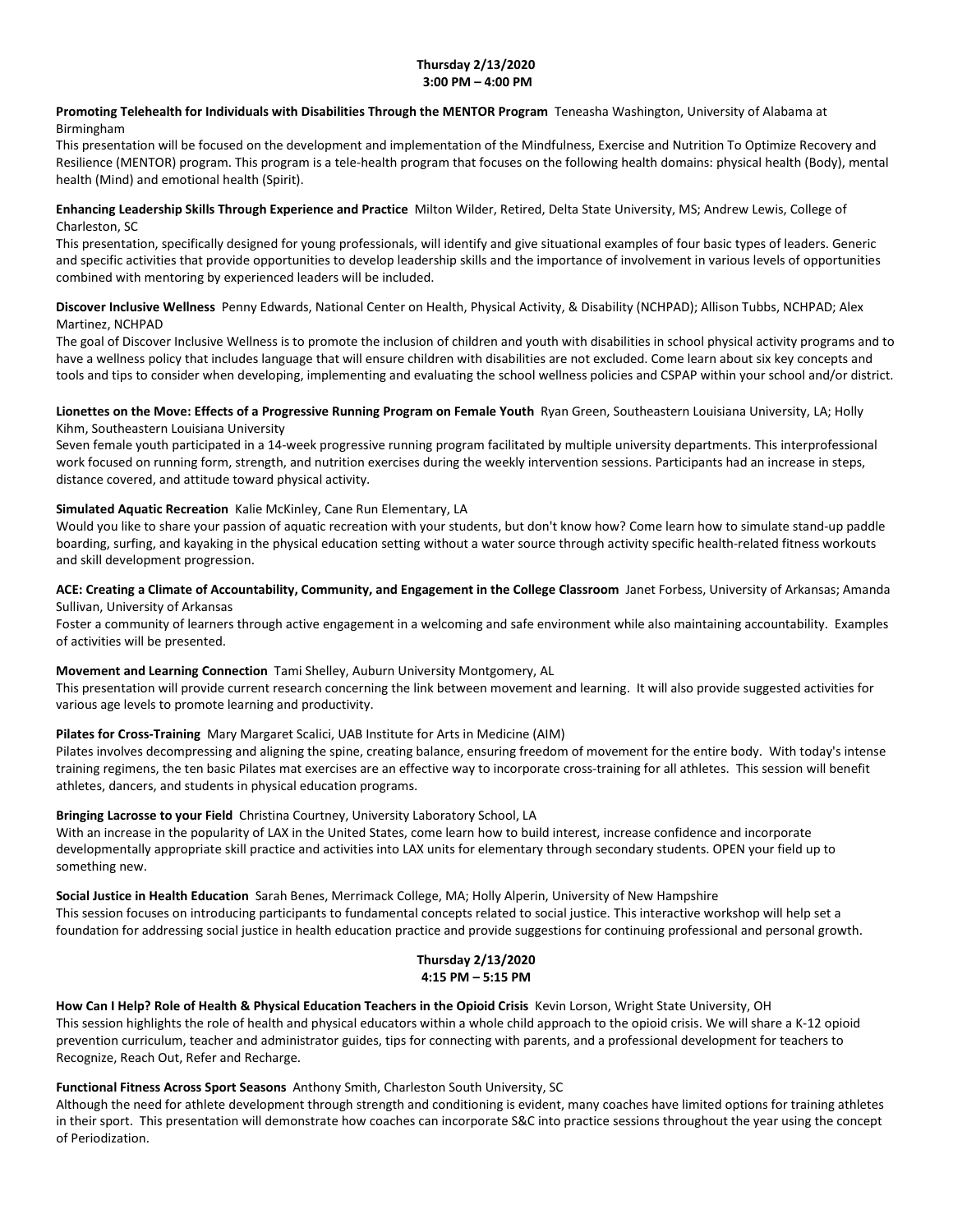**Assessment and Grading: What's Fair?** K-Lynn McKey, University of Louisiana at Lafayette; Ben Kern, University of Louisiana at Lafayette; Kathy Hill, Louisiana State University

Designing assessments and aligning them with your instruction are critical parts of the assessment process. Once that is done, how do you create rubrics and other instruments to score student performance and assign a fair grade, especially for large classes? This session covers all that and more!

#### **Teacher Led Yoga: Behavior and Preception of a Second Grade** Susan Shelley, University of Illinois at Urbana-Champaign

A mix-method study examined perceptions and on-task behavior following technology-led and teacher-led yoga breaks. Data were collected using SOSMART, interviews, and questionnaires for 77 students and 1 second grade teacher. Results suggest that although teacher-led delivery is preferred, on-task behavior post technology-led delivery was greater.

**Putting Fitness into your Middle School Curriculum** Allison Jackson, Samford University, AL; Laura Prior, University of Mississippi National Standard 3 addresses physical fitness in the daily physical education program. The physically literate individual demonstrates knowledge and skills to achieve and maintain a health-enhancing level of physical activity and fitness. This presentation will give information regarding research and practical application for including fitness into the physical education curriculum.

## **Students Cheat Because They Can!** Katherine Pebworth, Lincoln Memorial University, TN

Students cheat for many reasons: stress, lack of skills, to keep their scholarship, or they know they can get away with cheating. We don't discuss academic integrity in our classes or on our syllabi. Many students do not see what is wrong with plagiarism or are confused about the definition. Attend this session to learn strategies to address these issues.

**Teaching Adapted PE For PETE** Jean Ann Helm-Allen, University of North Alabama; Elizabeth A. Woodruff, University of Alabama; Oleg A. Sinelnikov, University of Alabama

This presentation will provide pedagogical content knowledge (PCK) for teaching adapted physical education using a variety of kinesthetic experiences for simulating learning disabilities, TBI/stroke, blindness and visual disabilities, spinal cord injuries and conditions, hearing impairments, cerebral palsy, and intellectual disabilities via a service learning format for instruction.

**Using Colleen Wahl, Laban/Bartenieff Movement Studies to Recover From Surgery** Lynne Edmondson, Retired, Alabama A&M University; BJ Santos, Albemarle County Lab School, VA; Gemma L. Sivetz, Alabama A&M University

This book was used a modeling tool to regain use of the full body in a sequential manner that progressed through the skill set of body connections and body movements. Participants will go through those sequential movements together.

## **High Tech, Low Tech, YOUR Tech!** Brian Devore, OPEN Professional Development Manager

This rapid-fire session takes attendees through multiple web based and app-based tools to enhance their teaching and productivity! Whether your teaching space is a gym or traditional classroom, you will walk out the door with multiple tools to try tomorrow!

**Multisensory Instruction in PE: Pictures, Reading, and Verbal Rehearsal for Understanding** Kristen Morgan, The University of Southern Mississippi; Joann P. Judge, The University of Southern Mississippi

Attendees will be introduced to and participate in multisensory instruction in physical education while meeting the K-12 grade level outcomes. Multisensory instruction combines pictures, reading, and verbal rehearsal from memory to support understanding and physical literacy. Target populations, resources, assessments, and research will also be discussed.

---------------------------------------------------------------------------------------------------------------------------------------------------------------------------------------------------

## **Friday 2/14/2020 8:00 AM - 9:00 AM**

**Neuromotor Exercise in Physical Education** Erin Reilly, Auburn University Montgomery, AL; Tiffany Higginbotham, Body Logic PT and Wellness; Angela Russell, Hayden Friesen, Tami Shelley, and Laura Wildman, Auburn University Montgonery, AL

Research is clear that exercise is important for our brains. Learn how specific types of exercise can help address learning and behavior issues and how physical educators can help the growing number of children with mild sensory processing problems.

**What's in a name? Using Language to Promote Disability Inclusion in your Classroom** Cliff Cook, Lakeshore Foundation; Mary Allison Cook, Lakeshore Foundation

Adapted, adaptive, disabled, special - it can be confusing knowing what language to use when talking about disability. But language use is a vital component of disability inclusion. Learn about the history of language within the disability rights movement and how it influences inclusion in the classroom.

# **Teaching Online: Strategies for Organization and Encouraging Positive Class Climate** Jenny Linker, North Dakota State University

This session will include basic strategies for teaching online with an emphasis on building a positive classroom climate and maintaining a teaching presence. Organizational strategies to enhance class flow will also be discussed. Lastly, instructional resources and apps will be demonstrated and participants will have the opportunity to share experiences.

**Shape Up Your Assessment Game: Daily Assessments and Integrating Technology** Stacia Miller, Midwestern State University, TX; Suzanne F. Lindt, Midwestern State University

They want me to assess daily AND use technology in Physical Education? Formative assessments and technology integration do not have to be difficult for teachers and students alike. Join us to find some easy solutions to this common problem. We will provide participants with ready to use tools and ideas.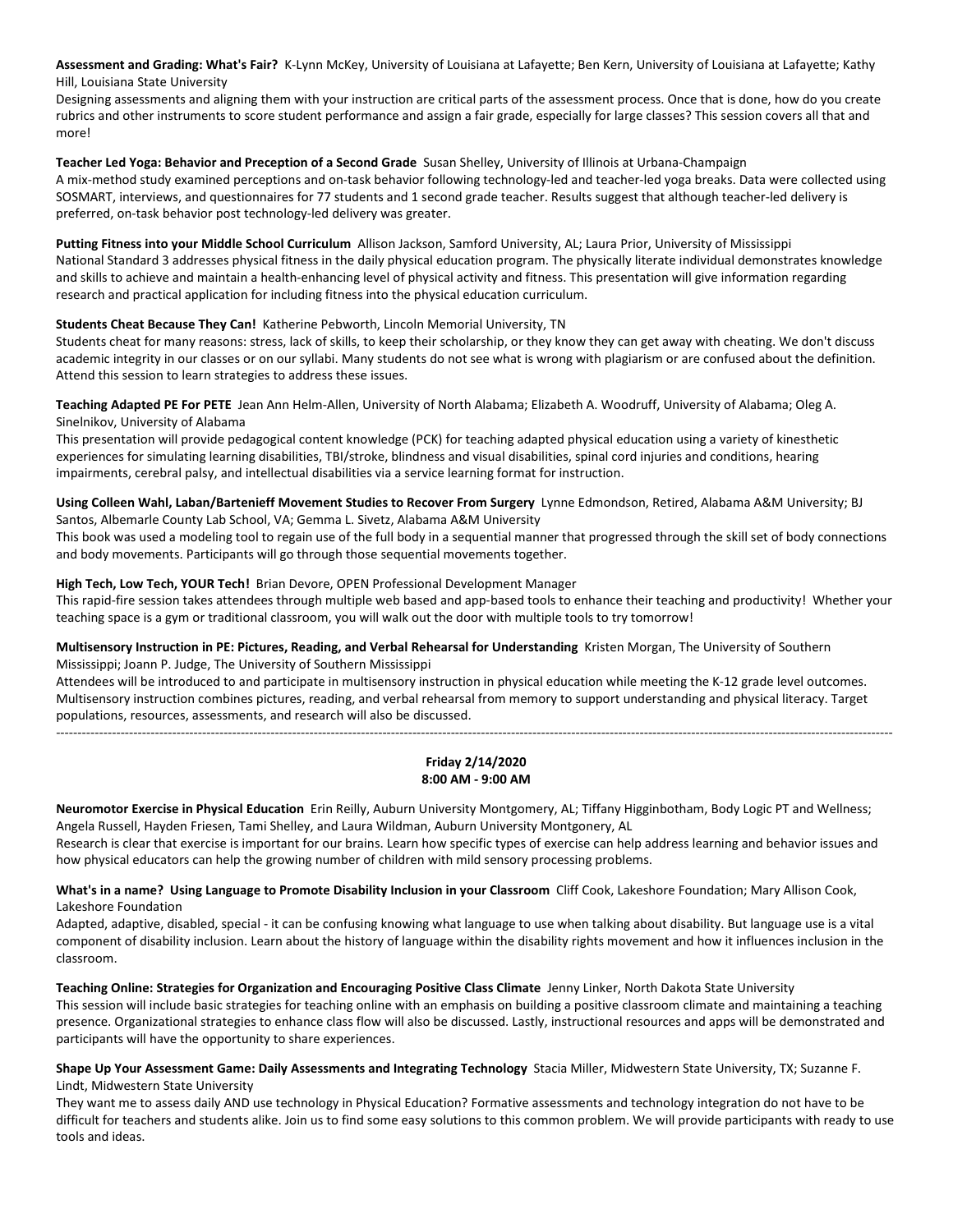**Are You Ready For A Mission Impossible Cooperative Game?** Jerry Honeycutt, Indian LandHigh/ADA Sports and Rackets Attendees will participate in teams, while crossing a mine field and completing five levels.

## **What it Takes to Be the Best You Can Be** Robert Sinibaldi, Retired, Pinellas County Schools, FL

A motivational presentation that fuses in philosophical underpinnings by a National PE Teacher of the Year that will show both new and seasoned PE teachers how to hone their skills and become the best they can be. Drawing from multiple outside paradigms, often overlooked components to professionalism will be considered.

#### **Friday 2/14/2020 9:15 AM – 10:15 AM**

**Roles and Intentions: Identifying Influences of Teaching Styles on Kinesiology Student's Learning Style Characteristics** William Hey, University of Louisiana Monroe

The purposes of this presentation are to identify strategies for creating and aligning class assignments that compliment kinesiology student learning styles, discuss ways to assess teaching styles and their impact on kinesiology student learning, and identify teacher and learner role, assignment intentions, and student learning styles.

## **Majors Club Fundraising 101** Brian Campbell, University of Louisiana at Lafayette

Fundraising is not only an important component to any majors club, but it is becoming increasingly difficult to generate much needed impact funds. This session will go over pros and cons of common fundraisers as well as delve into new strategies such as dancing with the stars, lip sync battles, and campaign fundraising via letter writing. Q & A will allow specific questions for fundraising advice and mentoring.

#### **Perceived Benefits to and Perceptions of an All-Female Multi-Day Grand Canyon Backpacking Expedition using Leisure-Time Physical Activity (LTPA) as a Training Motivation** Britnee Smith, Delta State University, MS; Todd Davis, Delta State University, MS

This unique research project sought to: 1) study aspects of motivational influences that support female participation in outdoor recreation adventure choices, 2) assess perspectives and group dynamics associated with an all-female Grand Canyon backpacking expedition, and 3) evaluate the use of a mega-outdoor adventure expedition as a training goal and tool to enhance physical fitness training during leisure-time physical activity (LTPA).

## **The Perfect Mix of Fun and Physical Literacy!** Adam Mullis, Crayton Middle School, SC

After attending this session, attendees will leave will a plethora of ideas to incorporate into their Physical Education program to create Physical Literate Individuals. When attending this session, individuals will understand how to incorporate Gamification and Teaching Games for Understanding into a Middle School Physical Education Program.

# **Advocacy " When I Get Around to it!"** Kym Kirby, Lander University, SC

Advocacy must be purposeful and intentional. We cannot wait for someone else to be our advocate or wait until we get around to it if we want to impact change. This round-table discussion will help the practitioner begin to focus on the who, why, when, where of advocacy.

## **Mental Health and PE: Equipping Physical Educators to Respond to Student Mental Health Needs** Dayna Watson, University of Alabama at Birmingham

Students' mental health needs can manifest in a variety of behavioral symptoms in the gym and on the field. The purpose of this session is to provide an overview of student mental health and to discuss practical strategies physical educators can use to respond to students experiencing a mental health need.

## Partnership between SEL and ABL Carol Smith, Elon University, NC; Tecca Kilmer, Turkey Creek Middle School, FL; Sue Sutherland, The Ohio State University; Anne Wiggin, Retired, NC

Social and Emotional Learning (SEL) is a vital segment of K-12 education with states presently incorporating learning goals and/or standards. Join us to learn how adventure based learning (ABL) curriculum can develop SEL competencies in K-12 students. We will introduce SEL through engaging and developmentally appropriate activities.

#### **GenZ PE** Amy Wheeler, Loudon County Public Schools, VA; Mark Arrington, Madison County High School, VA

This innovative approach to the classic Sport Education Model offers an instructional method that goes beyond traditional sports roles to incorporate workplace competencies and foster a community dynamic within the class. This variation puts our Generation Z students in roles that intentionally highlight 21st century career-readiness skills and overall wellness.

# **"Cross the River"** Lori Scheck, Kennesaw State University, GA

This is a cooperative learning game for all levels, integrating mental and emotional health concepts and physical education. Respecting self and others, trust, goal setting, decision making and problem solving skills, as well as teamwork are all addressed while participating in this activity. The game also provides opportunities for students to enhance their self-esteem and challenge their personal development as they consider their perceived limitations.

# **Move It in the Hallways! Creating Sensory Hallways** Rebecca Peterson, Rocky Ridge Elementary , AL; Amy Willis, Rocky Ridge Elementary, AL; Emily Sanderson, Pathways Counseling

Creating sensory hallways in your school will be discussed with a team of teachers and community resource experts. Learn about funding, planning, placement, and implementation of a sensory hallway for all students. Students with special needs benefit but so do many other students. The use of zones of regulation and how sensory hallways help students will also be discussed.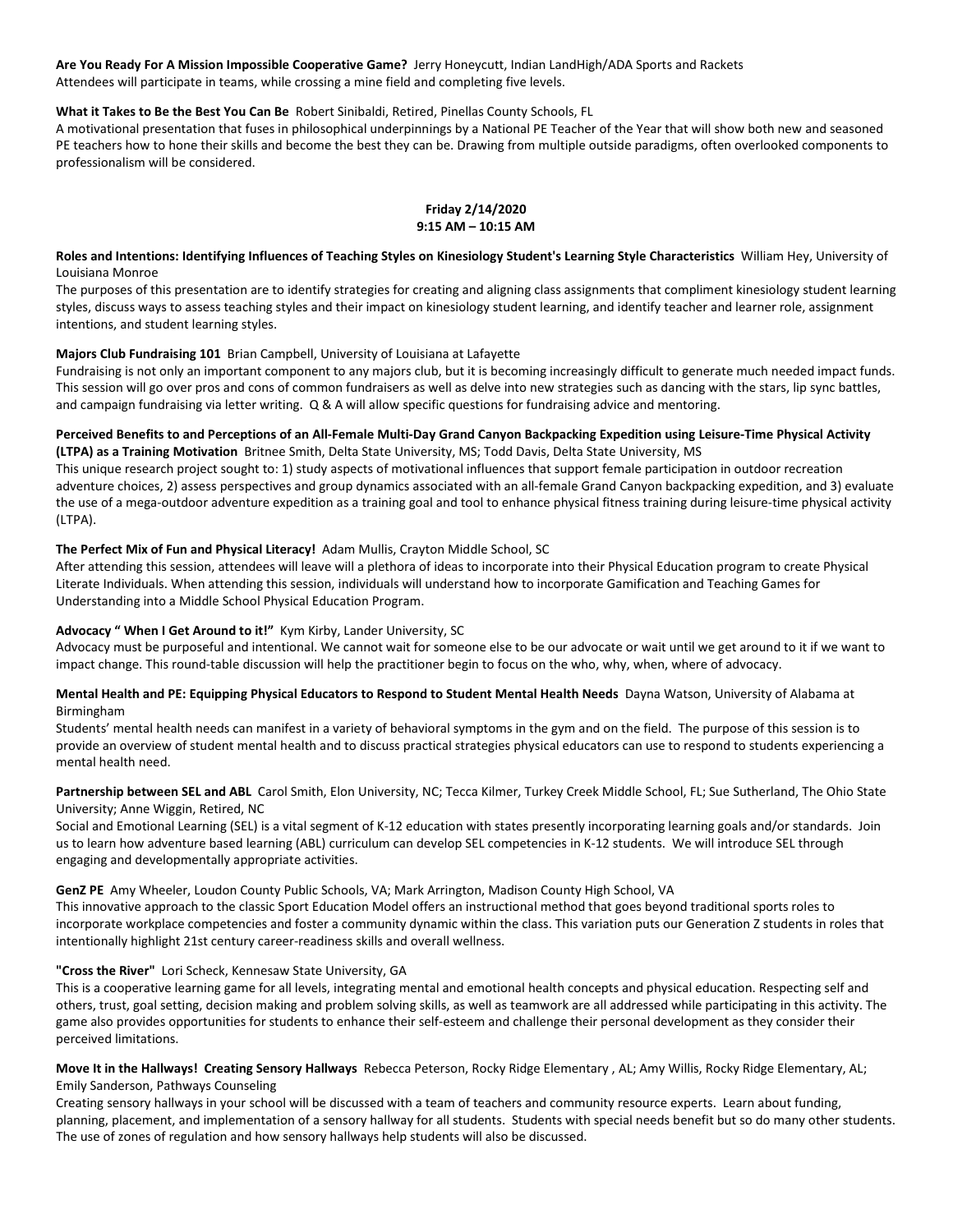#### **Research Posters**

#### **Biomechanics, Exercise Physiology**

*The Influence of Muscle Fatigue and Field Mechanical Properties on Muscle Activation and Recruitment Patterns During Short Distance Sprints*, Austin Davis, Kennesaw State University

#### **Exercise Physiology**

*Aerobic Exercise and S-Klotho Effects on Cardiovascular Disease Patients*, Moran Saghiv, TJ Exford, North Carolina A&T State University

*Health Benefits and Cost of the Ketogenic Diet – An Exercise Physiologist's Perspective*, William Davis, Jamie Gilbert, Athens State University

#### **Health**

*Healthy Eating Active Living (HEAL) Alabama: An Intervention Study*, Charity Bryan, Kennesaw State University; Donna Dunaway, Samford University; Donna Hester, Alabama State Association for Health, Physical Education, Recreation, and Dance

*Health Literacy: Where is the Information Roadblock?* Melody Knight, and Lorraine Killion, Texas A&M University-Kingsville

*A Key Event in Promoting Physical Activity in African American College Females*, TJ Exford, North Carolina A&T State University; Bernadette Williams-York, University of Seattle Washington, and Diana Melton, North Carolina A&T State University

#### **Pedagogy**

*Competition in the Classroom: Student Perceptions of a Gamified Sport Education Season*, Claire Mowling, University of Alabama at Birmingham

*Physical Literacy: Definitions, Assessments, and Interventions*, Yang Liu and Senlin Chen, Louisiana State University

*Elementary Education Majors' Self-Efficacy Toward Integrating Movement into the Elementary Classroom*, Susan A. Shelley, Shannon Pennington, Elizabeth Mason, Raja Amjod, and K. Andrew R. Richards, University of Illinois at Urbana-Champaign

*The Impact of Bullying on Physical Activity Among Children: A Systematic Review*, Mengyi Wei, Kim C. Graber University of Illinois at Urbana-Champaign

*Sustained Effects of the San Luis Valley Physical Education Academy: A Three Year Follow-up Study*, Ben Kern, University of Louisiana Lafayette; Doug Ellison, Kent State University; Chad Killian, Georgia State University; Kim C. Graber, University of Illinois at Urbana-Champaign; Elaine Belansky, University of Denver; Nicholas Cutforth, University of Denver; Amelia Mays Woods, University of Illinois at Urbana-Champaign

#### **Sociological Aspects of Physical Activity, Leisure/Recreation**

*Urban Elementary Girls' Perspectives on Physical Activity,* Myia L.Graves, Southeastern Louisiana University; Laura A. Nabors, University of Cincinnati; Amy L. Bernard, University of Cincinnati; Rebecca A. Vidourek, University of Cincinnati

#### **Sociological/Historical Aspects of Physical Activity**

*General Attitudes and Perceptions of Body Image in Senior Adults Participating in Organized Recreational Activities*, Ashley Bowers, Keri Larsen, Mayia Graves, and Valerie Saba, Southeastern Louisiana University

#### **Special Populations in Physical Education**

*Pilot: Teaching Motor Skills with a Multisensory Method for Students with Language Disabilities*, Kristen Morgan, Joann P. Judge, and Susan Perry, The University of Southern Mississippi

*The Effect of Unified Flag Football Program on Executive Function in Young Adults with Intellectual Disabilities*, Chen, C.-C. (JJ), Ryuh, Y-J, Mississippi State University

#### **Sport and Exercise Psychology**

*Effect of a 6-week Family Wellness Intervention: A Pilot Study*, Jennifer Willett, Cherilyn McLester, Kennesaw State University; Jayme Gibson, One Big Heart Foundation

#### **Sport Management/Administration**

*From Reactive to Proactive: How You Can Move Transgender Student Public School Accommodations Forward*, Angie Smith-Nix, University of Arkansas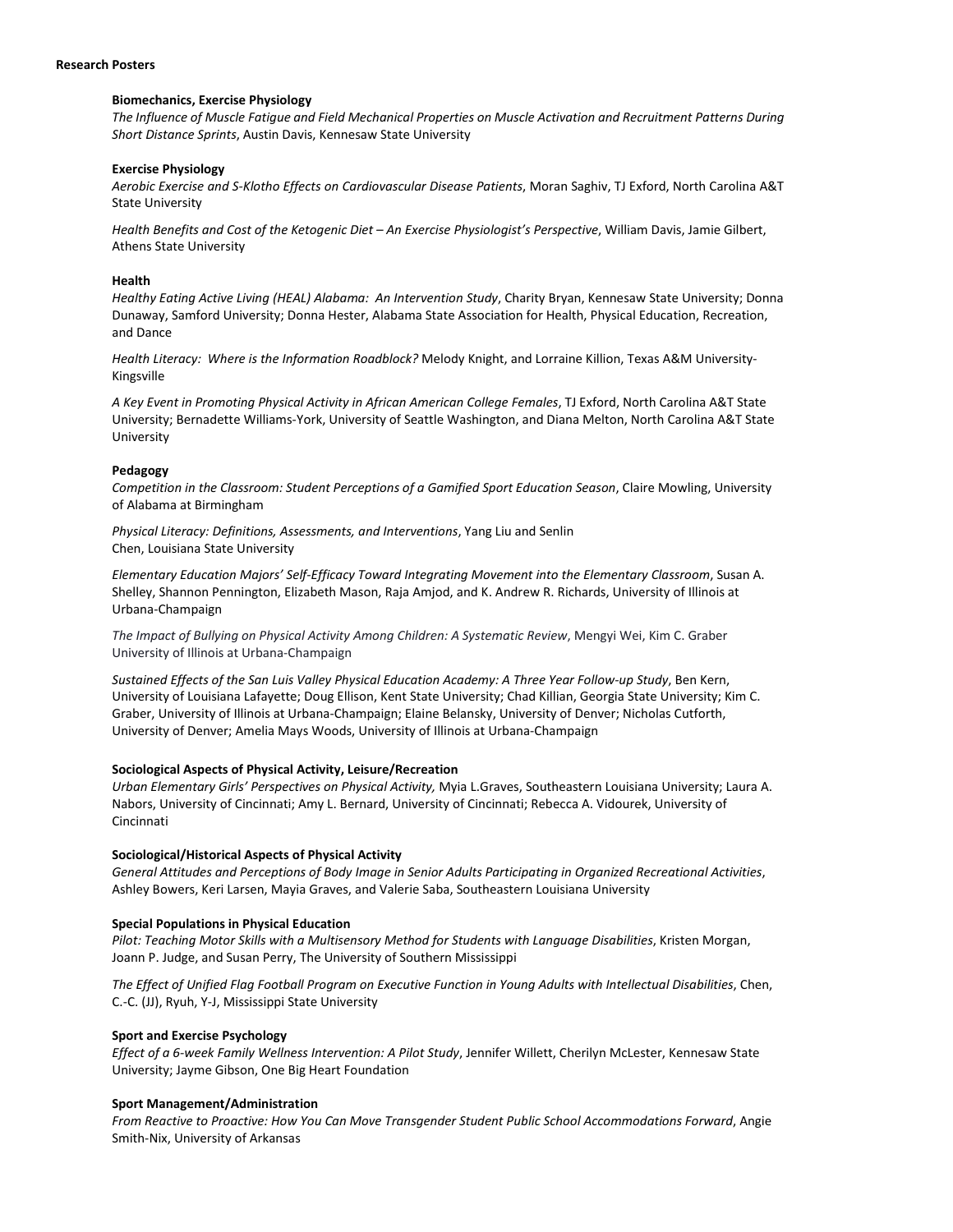# **Friday 2/14/2020 10:30 AM – 11:30 AM**

**A Compendium of Resources for Inclusive Physical Education** Alex Martinez, National Center on Health, Physical Activity, & Disability (NCHPAD); Penny Edwards, (NCHPAD); Allison Tubbs (NCHPAD)

Inclusive physical education provides an opportunity for all students to learn knowledge and skills to be physically active and to adopt lifelong healthy behaviors. This session highlights resources to promote inclusive physical education developed by the National Center on Health and Physical Activity and Disability (NCHPAD).

#### **Targeting the Appropriate Energy System when Conditioning your Athletes** Mike Hales, Kennesaw State University, GA; John D. Johnson II, Kennesaw State University, GA

The body has several different methods of getting energy. Different ratios of work to rest periods call upon different energy systems and cause specific adaptations. Therefore, a metabolic conditioning program should be based on desired outcomes specific to the sport and an individual's level of fitness. Designing a conditioning program follows a specific process consisting of scientific based protocols.

# **Tuffs: Tennessee Urban Fishing in Schools** Wayne Hines, East Nashville Magnet School, TN

Learn from a proven method on how to teach your students to fish even in an urban setting. Bass Pro Shop/ Outdoor World partners with the local school to bring fishing to every student. Wayne Hines teaches the fine art of fishing with a rod and reel.

# **Curriculum Initiatives in Undergraduate Kinesiology, Health, and Physical Education: Meeting Unique Needs of the Nontraditional**

**Undergraduate Student** Jamie Gilbert, Athens State University, AL; William Davis, Athens State University, AL

Undergraduate student demographics are continuously evolving with adult, transfer, and nontraditional students making up a large percentage of the student population. This session will detail curriculum structure and initiatives in kinesiology, health, and physical education used to meet the needs of this nontraditional student population to enhance the likelihood of degree complexion and teacher certification.

# **Dance and Drum for Fitness** Angela Smith-Nix, University of Arkansas, AR

Attendees will participate in fitness activities of dance and drumming that can be incorporated to their curriculum. The dances will be styled with techniques of Tabatta, Fitness Drumming and International Dance with adjustments for K-12 students. Video links and how to create videos to increase learning and confidence in performing dance routines and components will be provided.

**Project Based Learning & PE** Maria McKeown, Roanoke County Schools, VA; Allison Angell, Elizabeth Strawn, Roanoke County Public Schools, VA Looking for a way to get students to work collaboratively, problem solve and actively learn about fitness? PBL is a dynamic approach to engage students to think outside the box. Take back ready to use designs and a PBL template to enhance the creativity in your classroom.

## **Are You Ready For Some Modified Badminton, Tennis, Pickleball AND Ping Pong Combination?** Jerry Honeycutt, Indian Land High/ADA Sports and Rackets

Attendees will participate and learn skills/modified games that can be played indoor/outdoor with little space or equipment.

# **Physical Literacy and Practical Applications for Physical Education** Brianna Killough, Troy University, AL; Anthony Rhodes, J. Brandon Sluder, Troy University, AL

The purpose of this presentation is to provide physical educators with a clear definition of physical literacy and what it means to be physically literate. The presentation will also provide practical applications to achieve the cognitive, affective, and psychomotor domains in physical education to develop physically literate students.

# **School Wellness-Successes and Lessons Learned** Sherri Huff, Birmingham City Schools, AL; Penny Edwards, National Center for Health, Physical Activity and Disability (NCHPAD); Connie Dacus, Alabama State University, Johnathan Thompson, Alabama State Department of Education; Alex Martinez, NCHPAD

WSCC, ESSA, Final Rule, CSPAP, and the list goes on around terms we hear on a regular basis. What are they, what do they mean for physical education? How do school wellness and physical education relate? This session will review the lessons learned from schools and districts in Alabama as well as their success stories. Individuals will share how to navigate the waters, make a plan and help you see how your simple plan can address all these and lead to similar successes. It's a session you won't want to miss.

## **Friday 2/14/2020 11:45 AM – 12:45 PM**

**Skills-Based Health Education For Beginners** Holly Alperin, University of New Hampshire; Sarah Benes, Merrimack College, MA Are you new to skills-based health education? Have you heard about it but don't really know where to start? If you answered yes, this is the session for you. We will cover the basics of a skills-based approach to get you started on your skills-based journey!

**Self-Determination as a Means for Leadership and Motivation of the Athlete and Coach** Stephen Smith, University of Lynchburg, VA This presentation will examine self-determination as a theoretical construct for creating a positive coaching environment as a coach to help enhance perceptions of competence, autonomy, and relatedness for your athletes.

#### **Large Group Games** Charlotte Kelso, Dekalb County Schools, GA; Anne Wiggin, Retired, NC

With the increase in class size for physical education, come and explore many large group activities that cover many standards. The games are creative, a refresher and an opportunity to have students active, thinking and leading. We will address space, adventure based learning and fun in numbers.